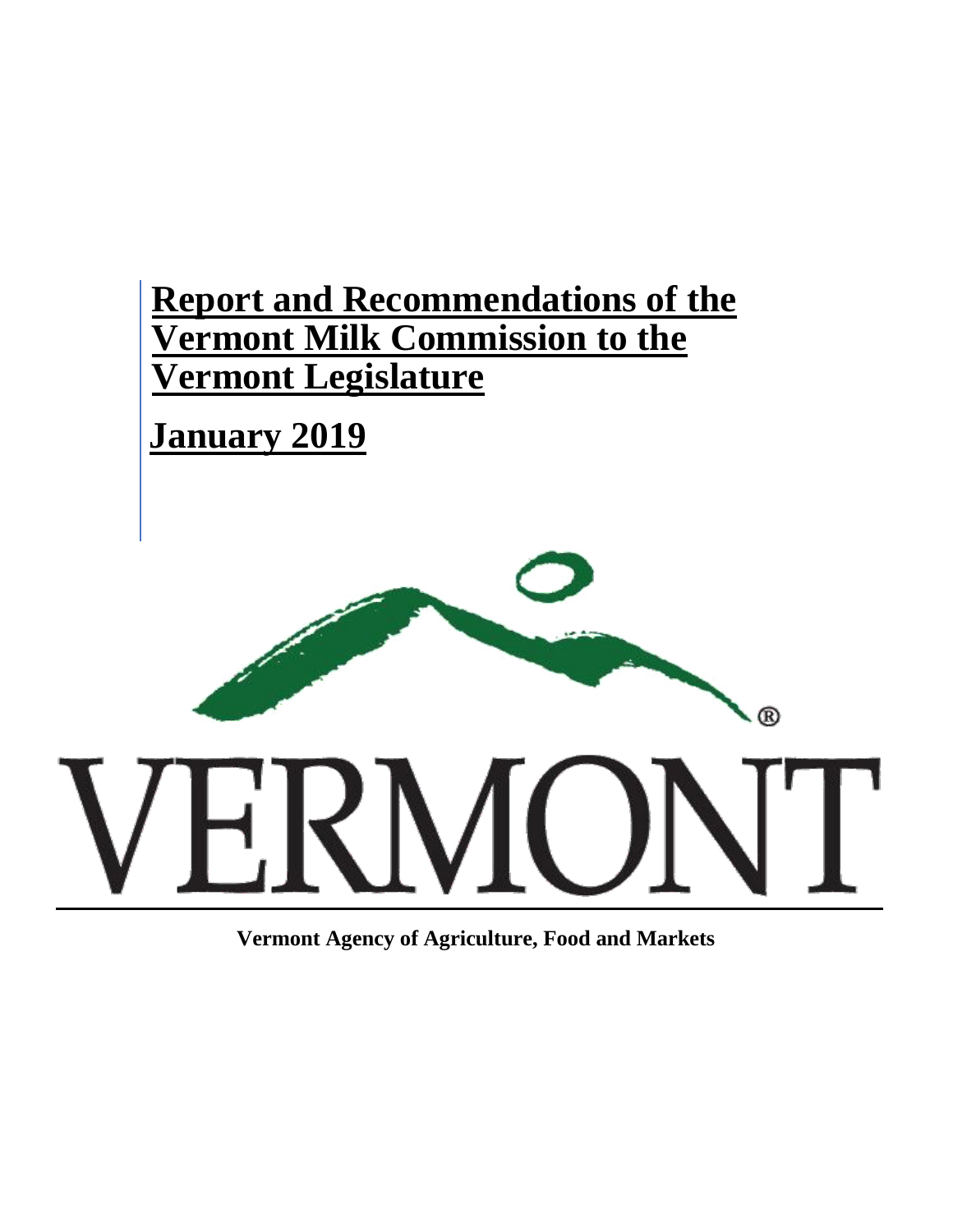## **Table of Contents**

| Executive Summary of the Recommendations of the Milk Commission for Growth Management Plan | 2              |
|--------------------------------------------------------------------------------------------|----------------|
| Vermont Milk Commission Report 2019                                                        | $\overline{4}$ |
| Overview of the Vermont Dairy Industry                                                     | $\overline{4}$ |
| Supply and Demand                                                                          | 11             |
| Recommendations of the Supply Management Working Group                                     | 13             |
| The Supply Management Working Group Parameters for a Growth Management Plan                | 14             |
| Recommendations of the Vermont Milk Commission on a Growth Management Plan                 | 15             |
| Recommendations to the Vermont Legislature                                                 | 20             |
| Conclusion                                                                                 | 21             |
| References                                                                                 | 22             |
|                                                                                            |                |

## **Tables**

| Table 1 - Milk Prices Federal Order Statistical Uniform Price- Middlebury Location               | $5\overline{)}$ |
|--------------------------------------------------------------------------------------------------|-----------------|
| Table 2 - Number of farms, Average number of cows per farm, Organic Dairy Farms                  |                 |
| & USDA National Agricultural Statistics Service Milk Production for the State                    | 6               |
| Table 3 - On and off- farm dairy processing in Vermont – Agency of Agriculture,                  |                 |
| Food and Markets Statistics                                                                      | $\tau$          |
| Table 4 -USDA Cost of Production and Difference to value of production                           | $\tau$          |
| Table 5 - NASS Agricultural Prices – Dairy cow replacements, Springing Heifers and Heifer Calves | 8               |
| Table 6 – USDA NASS -All Beef Cattle, Calves, Cows, and Steers & Heifers – US per cwt.           | 8               |
| Table 7 - USDA Interest on Operating Capital                                                     | 9               |
| Table 8 - USDA Select Cost of Production categories estimated expenditures                       | 9               |
| Table 9 Population and dairy farm number changes – Caledonia County                              | 10              |
| Table 10 – USDA Ag Census Data Caledonia County                                                  | 10              |
| Table 11 - USDA Annual commercial (com.) disappearance (disapp.), milk in all products,          |                 |
| milk-equivalent skim-solids basis, $2013 - 2017$ (millions of pounds)                            | 12              |
| Table 12 – Proposed Trigger for Growth Management Plan                                           | 17              |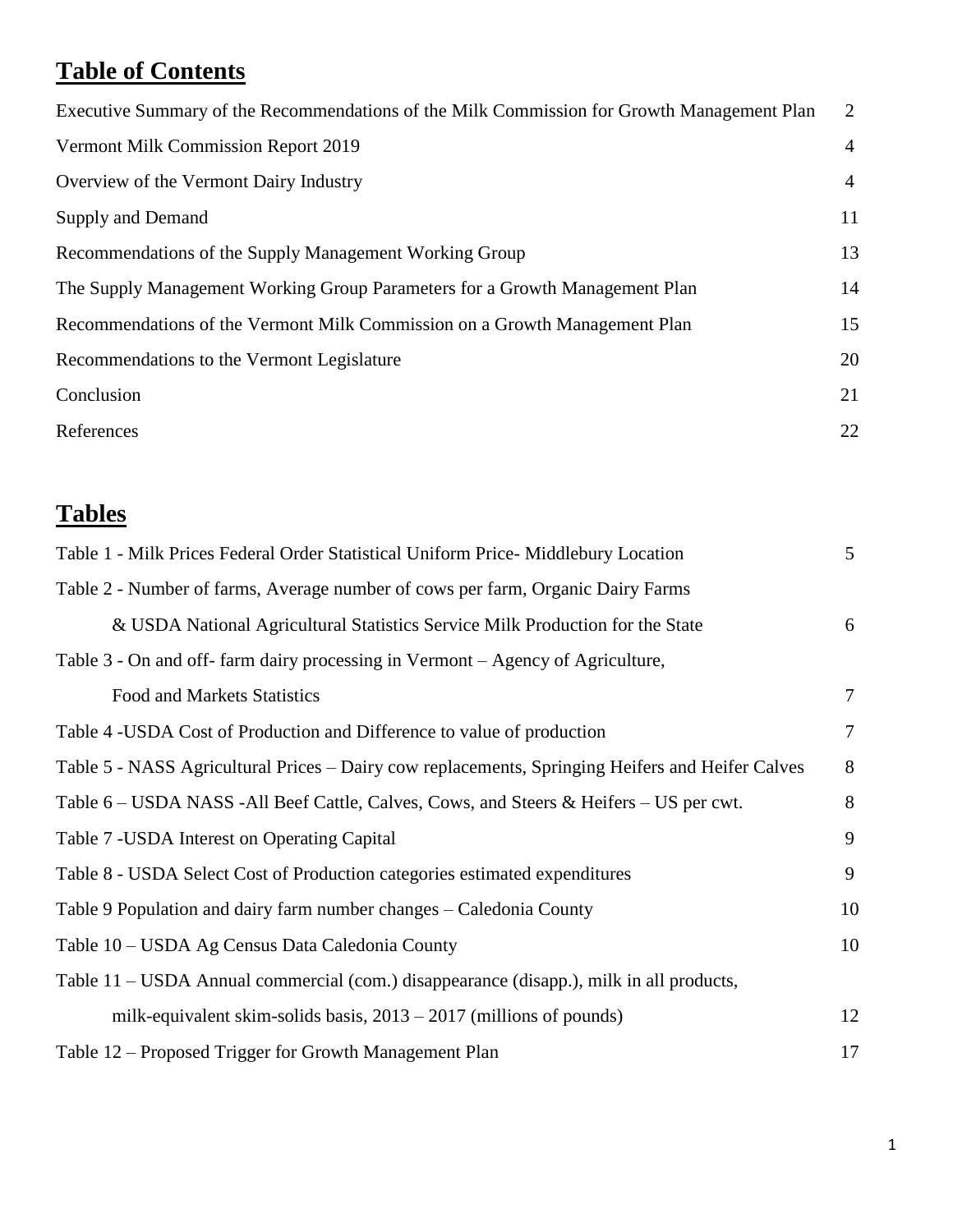## Executive Summary

The dairy industry in Vermont in 2018 has seen farm attrition, a leveling off of dairy product processing growth and a decline in milk volume due to a fourth year of milk prices below the total costs of production. These factors are having an impact on rural communities with less dairy farm income to be spent, many of which are the same areas seeing population declines, declining school enrollment and a lack of people to fill existing jobs.

## **The Vermont Dairy Industry Situation**

The chart below shows the challenges for an average size Vermont Farm.

Average Vermont Dairy Farmer – 3.4 million pounds of milk and 170 milking cows

| Category                                           | Total     | Total year prior | % change prior year |
|----------------------------------------------------|-----------|------------------|---------------------|
| Milk Income $-2018$ FMMO milk price                | \$524,280 | \$570,520        | $-8.1\%$            |
| <b>USDA Total Costs 2017</b>                       | \$871,420 | \$1,207,680      | $-27.8%$            |
| USDA Value of milking cows 170 cows-2018           | \$212,500 | \$289,000        | $-26.5%$            |
| USDA Value of Springing Heifer (40/year) 2018      | \$55,000  | \$64,000         | $-14.1%$            |
| Holstein Heifer Calf (40/year) 2018                | \$2,760   | \$8,160          | $-66.2%$            |
| USDA Beef Price Cow (700 lbs. dressed weight) 2018 | \$452.34  | \$486.92         | $-3.5\%$            |
| USDA Interest Expense per Cwt. 2017                | \$2,380   | \$1,700          | 40%                 |

Lower income, value of cows, heifers and calves, beef prices and increasing interest expenses are all impacting dairy farmers ability to cash flow and access credit due to impacts on the balance sheet. The predictions for milk prices in 2019 show an increase of \$1.00/cwt. over 2018 which is helpful but not sufficient to assist all dairy farmers.

### **Supply Management Working Group**

Secretary Tebbetts received a letter from Senator Robert Starr and Representative Carolyn Partridge on May 12, 2018 requesting the Secretary to:

*"immediately convene a series of meetings with cooperative leaders to explore implementation of a comprehensive supply management plan for the Vermont dairy industry.*

The letter further requested that the supply management working group be composed of cooperative leadership and their respective economists from St. Albans Cooperative Creamery, Inc., Agri-Mark, Inc., Dairy Farmers of America and Land O' Lakes as well as Senator Starr and Representative Richard Lawrence who both are appointed to the Vermont Milk Commission. The working groups additional charge included:

*"this leadership group should consider and report back to the Vermont Milk Commission about how continued State financial support of the State's dairy industry can serve as incentive and support for implementation of such a plan.*

The Supply Management Working Group recommended the following parameters surrounding a growth management program to the Vermont Milk Commission:

- Any dairy price stabilization program would need to be implemented at the national level.
- Dairy farmer representation is critical on a board that works with the Federal Government.
- Program must not have barriers to new farmers starting dairy farming operations.
- A two-tiered stabilization program is preferred.

### **Recommendations on Milk Volume Growth Management**

The Milk Commission recommends a Growth Management Plan that would incorporate many detailed rules and regulations but would need to include the following topic areas: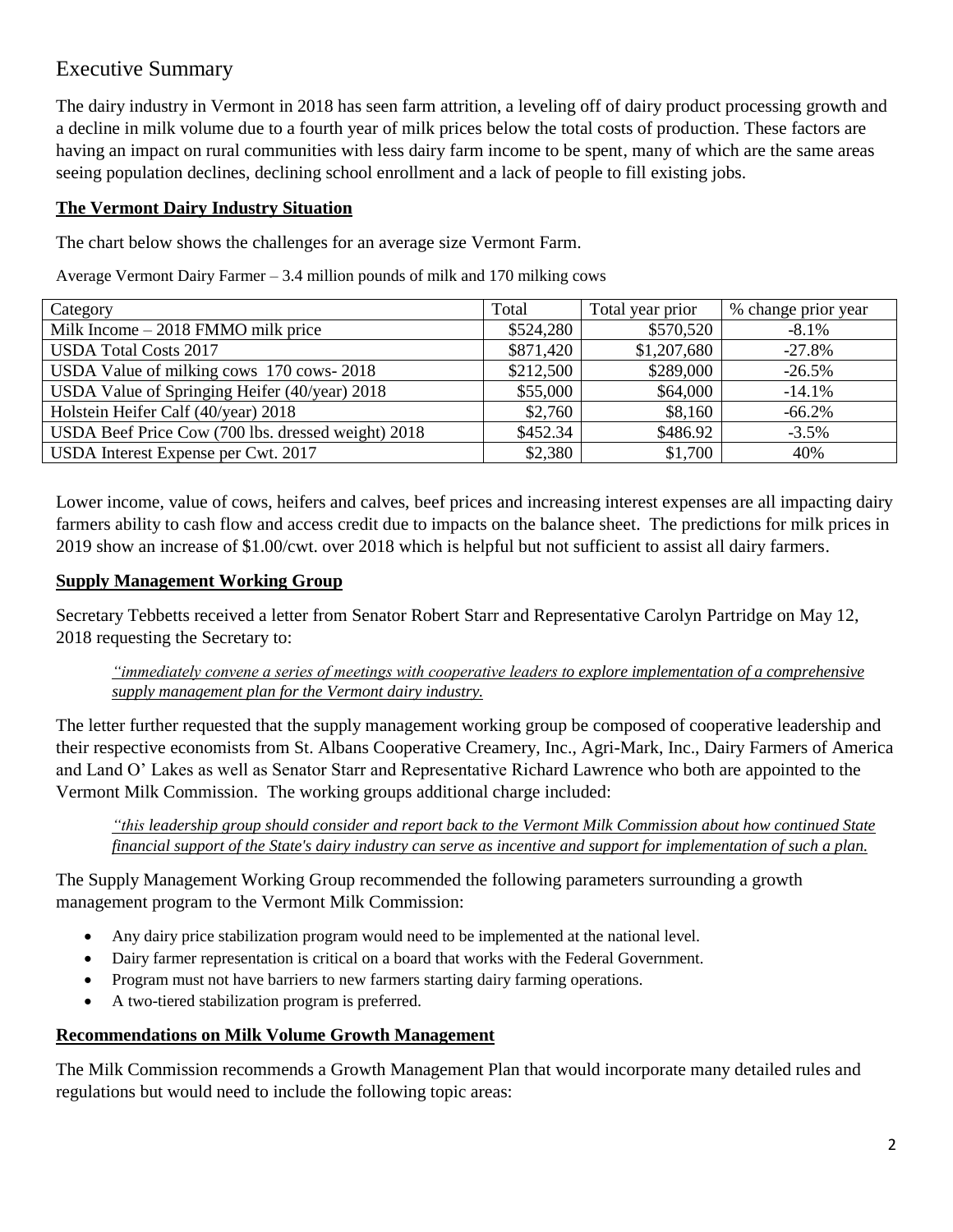- A dairy farmer governance board working in conjunction with USDA. The National Dairy Board model could be used for farmer representation with addition of a dairy economist and two dairy processors.
- Determination of a base milk volume for individual producers
- Determination of the volume of milk required to meet domestic and export needs as well as a 30-day emergency stock of dairy products, nationally, regionally and to the individual dairy farmer
- A means to provide strong signals to individual dairy farmers that milk over the required domestic and export volume and emergency stock, is not desired
- A means for new dairy farmers to join family operations and or start new individual dairy farms.
- Detailed rules and regulations for the merging of dairy farming operations, the dissolution of farm partnerships and other changes in business structures

The specific recommendations for a Growth Management Plan include:

- Implementation at a national level and must be mandatory for all dairy producers to take part.
- An administrative fee for all dairy farmers and a flat rate is supported.

#### **Recommendations for the Vermont Legislature to support the Vermont Dairy Industry**

The situation for the Vermont Dairy Industry is difficult to solve at the State Level. The Milk Commission has discussed several options and three options are shown below that will assist dairy farmers thorough a show of support for the industry and will increase consumption of real dairy products in our state.

**Truth in Labeling** - The dairy industry believes that Food and Drug Administration (FDA) has the authority to mandate label changes for nut and plant-based beverages to remove the word milk from their labels. The Milk Commission requests that the Vermont House and Senate Committees of Agriculture write comments to the FDA on the concerns with inaccurate labeling of all dairy products by the deadline of January 28, 2019.

**All Fat Levels of Milk In Schools and State Feeding Programs** - The Milk Commission recommends a full range of dairy products at all fat levels be offered at Vermont Schools and other facilities, such as state prisons, that serve meals and that the state of Vermont increase funding to allow for these changes.

**Grants for Upgrades and Installation of Energy Efficiency Activities -** The Milk Commission would also like to recommend that the Energy Efficiency Utilities (Efficiency Vermont) institute a granting program to assist dairy farmers to upgrade or add an additional bulk tank, milk chillers, plate coolers and heating and cooling systems for barns (heat pumps). A granting program for all these upgrades and installations, paying up to 75% of the costs with a 25% dairy farmer share, which could be in-kind, would be of great benefits to farmers, the electric grid and the environment.

The Milk Commission also recommends the following to the Vermont Legislature:

- Protect the Use Tax Abatement (Current Use) Program by not allowing changes that will increase the farmer cost.
- Carbon Tax Do not impact farmers twice by implementing a carbon tax and placing requirements on farmers to implement practices to reduce greenhouse gas emissions or mitigate climate change.
- Don't over regulate –All farmers should be allowed to work on adopting and adapting to new regulations without continued updates and changes to these regulations. Do not implement regulations that will raise costs to dairy farmers.
- The Legislature should consider providing incentives and assistance for dairy processing facilities to be developed and to upgrade facilities.
- Broadband coverage for the state There is still a lack of reliable broadband coverage throughout the state. Agriculture has ever growing needs for high speed broadband coverage for using the internet to price and market products and inputs as well the use of precision agriculture.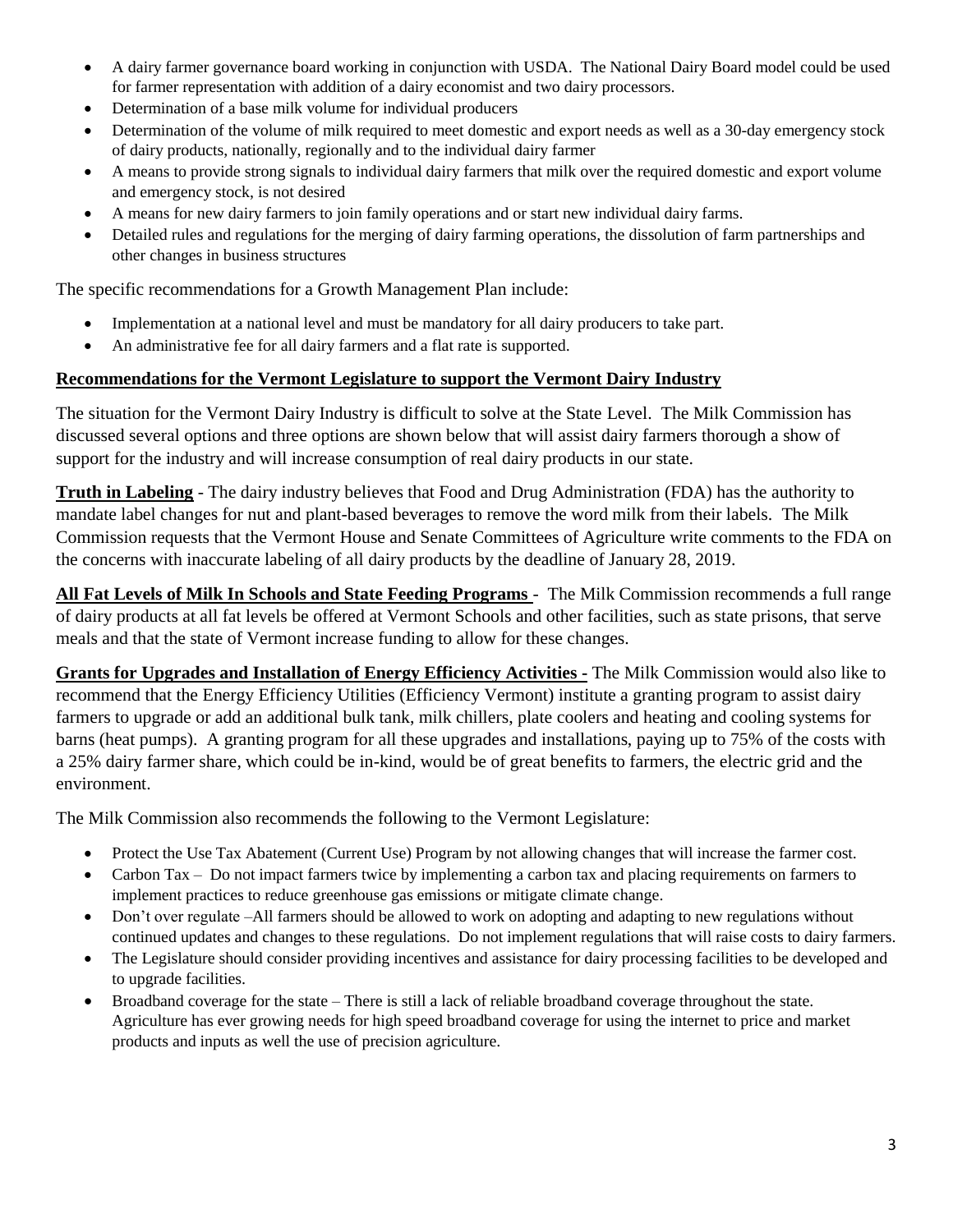## **Report of the Vermont Milk Commission to the Vermont Legislature**

The dairy industry in Vermont in 2018 has seen farm attrition, a leveling off of dairy product processing growth and a decline in milk volume due to a fourth year of milk prices below the total costs of production. These factors are having an impact on rural communities with less dairy farm income to be spent in these communities. These rural communities are the same areas seeing population declines, declining school enrollment and a lack of people to fill existing jobs.

The Milk Commission continues to be very concerned with the status of the dairy industry in the state. While the Milk Commission endorses the equalization of supply and demand of milk to stabilize prices, there are other avenues that the commission will explore with the Vermont Legislature to assist Vermont dairy farmers. The loss of population and economic opportunity in Vermont's rural communities is of great concern and stabilizing the price paid to dairy farmers will provide an economic engine for some communities. The Milk Commission understands the continued challenges on all farmers in Vermont to meet the requirements to protect water quality and appreciates the investments of time and money by farmers to meet these requirements.

The Vermont Legislature is also concerned for the Vermont Dairy Industry and our Rural Communities. The Chairs of the House and Senate Committees of Agriculture requested that the Vermont Agency of Agriculture explore supply management as well as provide recommendations to the Legislature in 2019 to assist and incent the industry in Vermont. The information on supply management was to be reviewed and evaluated by the Milk Commission to provide recommendation to the Vermont Congressional delegation for a national level supply management plan. This report provides information on the status of the Vermont dairy industry at the end of 2018, a review of the work on supply management, recommendations of the Milk Commission on supply management and recommendation to the Vermont Legislature.

## **Overview of the Vermont Dairy Industry**

The dairy industry in Vermont is facing tremendous challenges due to a fourth year of depressed milk prices. These depressed milk prices are impacting dairy farm attrition resulting in a decline in milk volume as well as a leveling off of dairy product processing growth. The Dairy Industry is of great economic importance to Vermont and has a direct impact on dairy farmers but an indirect impact on other forms of agriculture as well as Vermont rural communities. Organic along with conventional dairy farmers are challenged in this time of low milk prices and rising costs to produce the milk. Some areas of Vermont are seeing the loss of agricultural infrastructure impacting all types of farming due to a decline in dairy farm income to be spent in these communities. These rural communities are the same areas seeing population declines, declining school enrollment and a lack of people to fill existing jobs.

The dairy industry in Vermont is the largest form of agriculture and related product processing based on receipts in the state. According to the USDA National Agricultural Statistics Service, receipts for milk in 2016 total \$471 million.<sup>1</sup> In the 2012 USDA Ag Census, total agricultural receipts for Vermont were \$776 million with milk sales totaling \$505 million of the total or  $65\%$ .<sup>2</sup> If value of cattle and calves are included, then the percentage moves to 73% of total agricultural receipts.

A study completed in 2015 using nationally collected data shows the dairy industry in Vermont has a \$2.2 billion impact on the state's economy yearly. Dairy also brings over \$3 million each day of circulating cash

 $\overline{\phantom{a}}$ 

<sup>&</sup>lt;sup>1</sup> 2016 State Agricultural Overview -Vermont. USDA National Agricultural Statistics Service [https://www.nass.usda.gov/Quick\\_Stats/Ag\\_Overview/stateOverview.php?state=VERMONT](https://www.nass.usda.gov/Quick_Stats/Ag_Overview/stateOverview.php?state=VERMONT) <sup>2</sup> 2012 USDA Ag Census -Historical Highlights: 2012 and Earlier Census Years - Vermont

https://www.agcensus.usda.gov/Publications/2012/Full\_Report/Volume\_1,\_Chapter\_1\_State\_Level/Vermont/st50\_1\_001\_001.pdf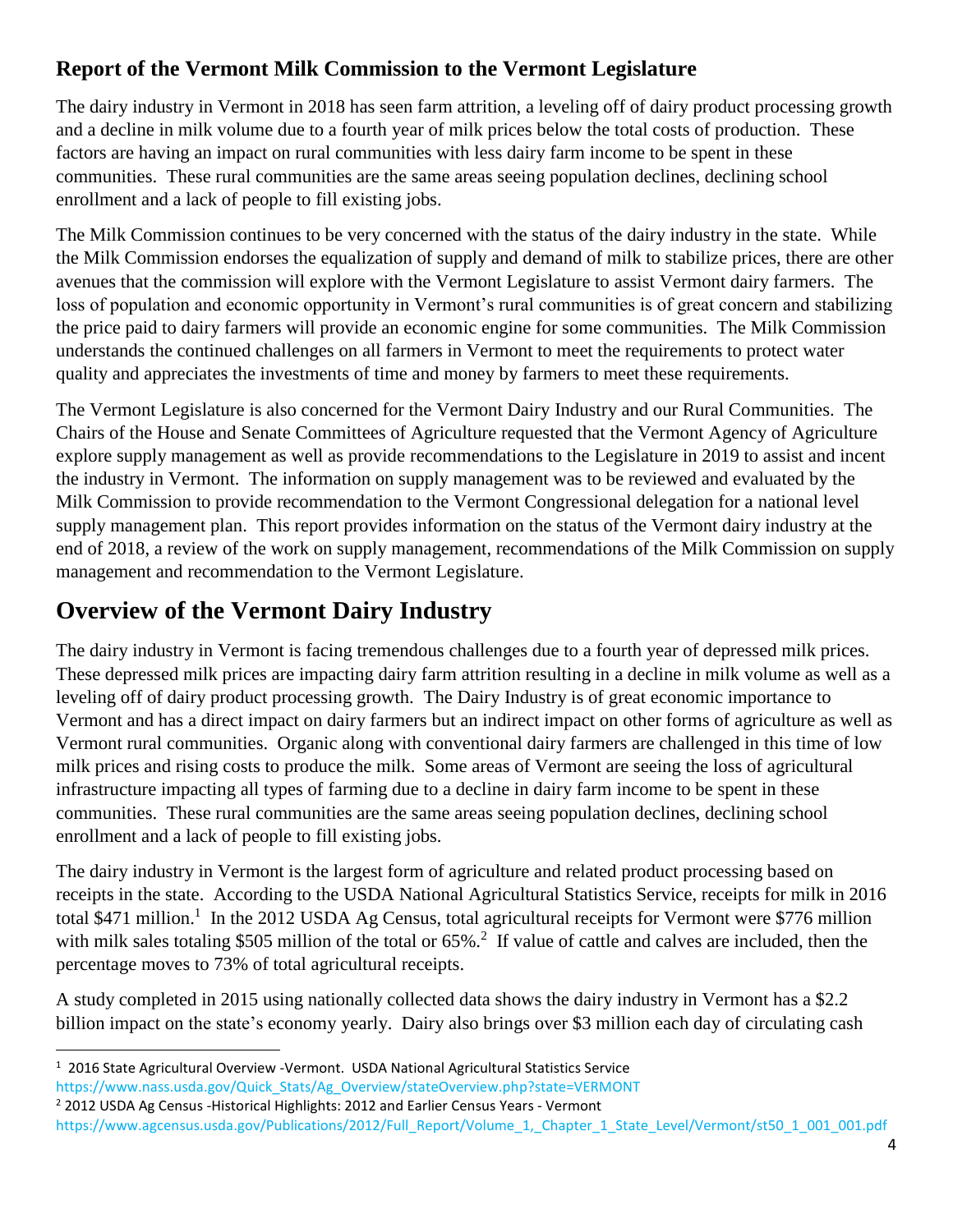into Vermont from the sale of milk from the farm as well as processed dairy products like ice cream and cheese. The dairy industry, from the farms, related industry through dairy processing provides 6,000 to 7,000 jobs in Vermont with \$360 million in wages and salaries to Vermonters.<sup>3</sup>

The dairy industry is important to the state of Vermont, but the core business of dairy farming is continually challenged with milk prices, changing weather patterns, and generational change. Milk prices paid to farmers continue to show volatility. Milk prices are shown below in table 1 for 2010 through 2018.

Table 1. Milk Prices Federal Order Statistical Uniform Price- Middlebury Location<sup>4</sup>

|                                                                                           | 2010 | 2011 | 2012 |  | 2013 2014 2015 2016 2017 |  | 2018 |
|-------------------------------------------------------------------------------------------|------|------|------|--|--------------------------|--|------|
| AVE. MILK PRICE   \$16.07 \$19.99 \$17.98 \$19.60 \$23.63 \$16.49 \$15.25 \$16.78 \$15.44 |      |      |      |  |                          |  |      |

In 2018, 27% of dairy farms produce milk under organic standards and market the milk through organic buyers. The volume of milk produced by these farms represents approximately 9% of Vermont's total milk volume. The prices paid for organic milk are set by contract as an over-order premium above the federally set minimum milk prices. Organic milk prices had increased steadily from 2009 through 2016 but an oversupply of milk versus market demand in 2017 have caused prices to decline. According to an economic analysis performed by Bob Parsons at the University of Vermont, from 2010 through 2016, organic prices paid to Vermont farms ranged from \$32.89 per hundredweight in 2010 to \$38.58 per hundredweight in 2016.<sup>5</sup> The Milk Commission received testimony in 2017 that prices had been lowered by as much as \$5 per hundredweight. This decline in prices was also accompanied by a quota on milk production by one of the buyers of organic milk. There are no indications that organic milk prices have improved in 2018 and the quota is still in place for many organic dairy farmers. Organic dairy farmers are experiencing economic challenges in 2018 that will continue into 2019.

With the continued challenging economic situation and generational change, the number of commercial dairy operations in Vermont has declined. Correspondingly, the numbers of cows per farm has increased but the volume of milk per year did decline in 2018. Farms that have chosen to produce milk organically have remained relatively steady through the period of 2010 through 2018 but with a slight decline in 2018. Table 2 below shows the data from 2010 through 2018.

l

<sup>&</sup>lt;sup>3</sup> Milk Matters – the Role of Dairy in Vermont - <http://vermontdairy.com/>

<sup>4</sup> Northeast Marketing Area Federal Milk Market Order 1 - <http://www.fmmone.com/>

<sup>5</sup> E-Mail Bob Parson December 31, 2017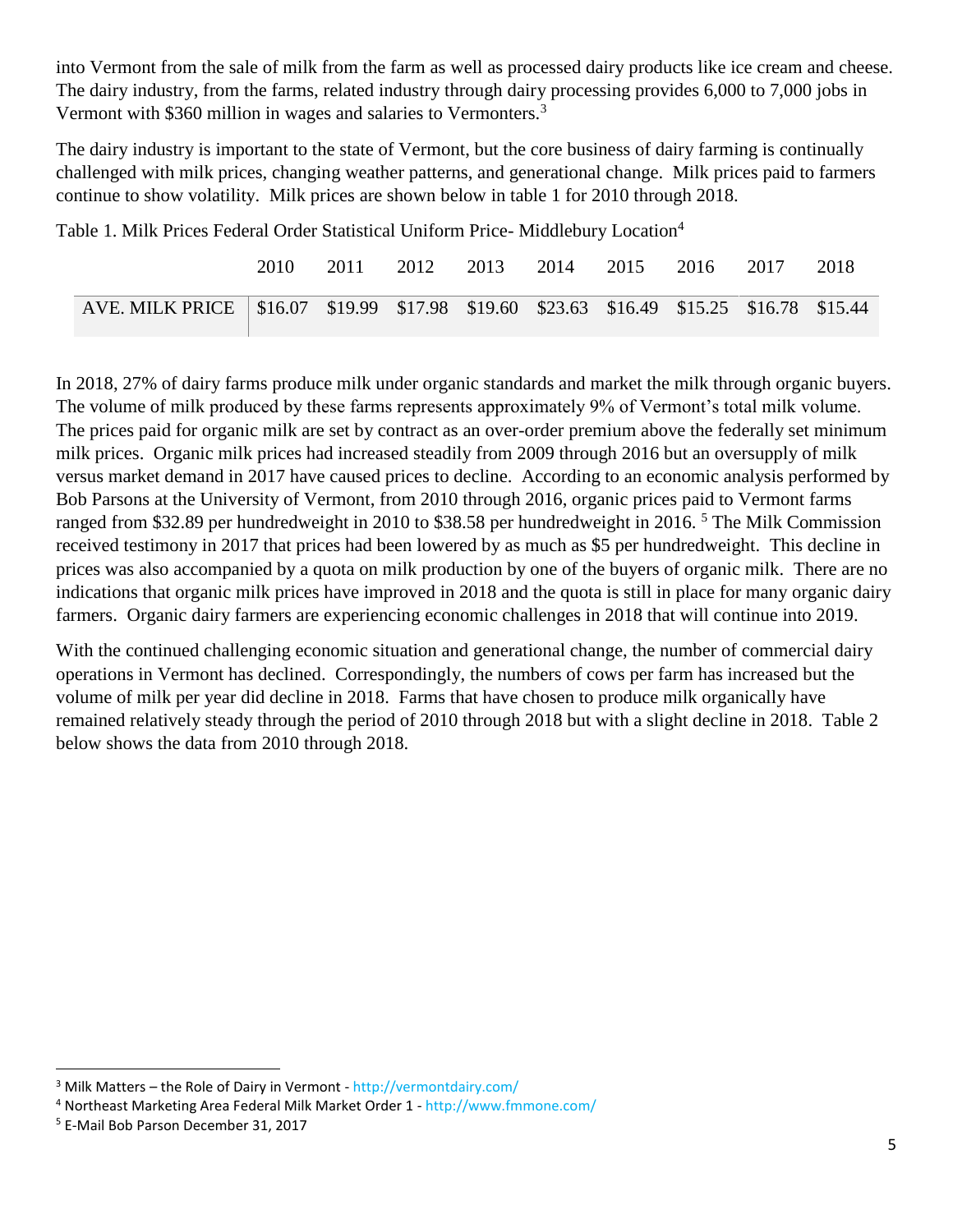Table 2. Average Number of farms, Average number of cows per farm, Average number of Organic Dairy Farms and USDA National Agricultural Statistics Service Milk Production for the State<sup>6</sup>

| Category                                | 2010                   | 2011                   | 2012                   | 2013                   | 2014                   | 2015                   | 2016                   | 2017                   | 2018                |
|-----------------------------------------|------------------------|------------------------|------------------------|------------------------|------------------------|------------------------|------------------------|------------------------|---------------------|
| Ave. # of VT<br>Cow Dairy<br>Farms      | 1,015                  | 996                    | 972                    | 939                    | 880                    | 853                    | 838                    | 796                    | 725                 |
| Ave. # of $\cos$<br>farm                | 133                    | 135                    | 138                    | 142                    | 150                    | 155                    | 155                    | 162                    | 175 E               |
| Certified<br>Organic Cow<br>Dairy Farms | 203                    | 204                    | 205                    | 198                    | 184                    | 184                    | 203                    | 199                    | 197                 |
| <b>Milk Production-</b><br>lbs. USDA    | 2.52<br><b>Billion</b> | 2.54<br><b>Billion</b> | 2.56<br><b>Billion</b> | 2.62<br><b>Billion</b> | 2.67<br><b>Billion</b> | 2.67<br><b>Billion</b> | 2.72<br><b>Billion</b> | 2.73<br><b>Billion</b> | 2.49<br>Billion - E |

Dairy processing in Vermont continues to reap rewards for excellent dairy products from processors of all size and type. The number of dairy processors leveled off in 2018. This is the first year that the number of processors did not increase, either on-farm, where the owner milks animals and processes the milk, or off-farm, where milk is purchased and trucked in to be processed. Vermont has gained a strong reputation for high quality dairy products due to the numerous awards garnered by cheesemakers in the state as well as the cooperatives and other processors. Cheese has been a mainstay for award winning products, but all types of dairy products are now produced in Vermont and many are achieving awards for quality. Vermont still has opportunity in the production of award-winning dairy products and the access to a willing market place with the population density in Southern New England and along the Atlantic Coast.

Vermont's dairy products continue to garner awards for excellence domestically and internationally. In 2018, 'Harbison' from Cellars at Jasper Hill in Vermont was named 'Best of Show' among 1,954 entries at the American Cheese Society's (ACS) 2018 Judging & Competition and Second place 'Best of Show' went to 'Calderwood', also from Cellars at Jasper Hill. In all, Vermont had 15 first place winners, 9 second place winners and 9 third place winners. On the international level 2018 World Cheese Championship drew more than 3,400 entries—a record, up 15% from two years ago—from 27 countries (including the U.S.) and 32 states. The event was held in Madison, Wisconsin, March 6–8, 2018, with the winners announced at the final evening's Cheese Champion event. Vermont brought home 16 awards for cheese and yogurt. Vermont garnered 6 best of show (first), 5 second place and 5 third place finishes. Each of these awards brings more recognition and sales for Vermont dairy products. Funding has been provided to Vermont cheese makers to assist them to take part in these national and international competitions. Table 3 show the number of dairy processors in Vermont since 2010.

 $\overline{\phantom{a}}$ 

<sup>6</sup> USDA National Agricultural Statistics Service -Milk Production<https://usda.mannlib.cornell.edu/MannUsda/viewDocumentInfo.do?documentID=1103>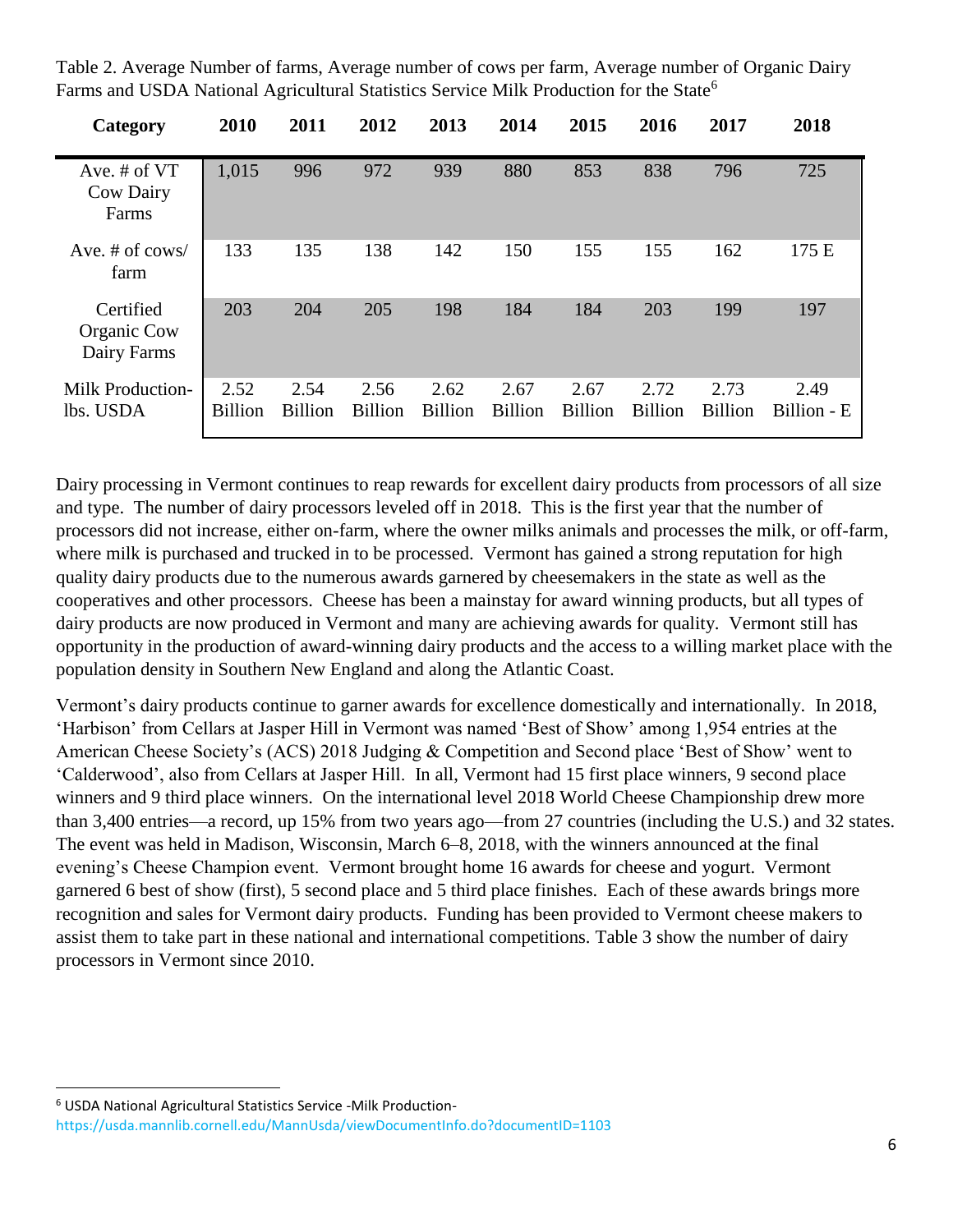|                                  | 2010 | 2011 | 2012  | 2013 | 2014 | 2015 | 2016 | 2017 | 2018 |
|----------------------------------|------|------|-------|------|------|------|------|------|------|
| <b>Off-Farm Dairy Processors</b> | 26   | 27   | 29    | 36   | 58   | 64   | 78   | 78   | 83   |
| <b>On-Farm Dairy Processors</b>  | 40   |      | 53 54 | 59   | 62   | 71   | 67   | 69   | 63   |
| <b>Total Dairy Processors</b>    | 66   | 80   | 83    | 95   | 120  | 135  | 145  | 147  | 146  |

Table 3 – On and off- farm dairy processing in Vermont – Agency of Agriculture, Food and Markets Statistics

Using available data, it is clear that dairy farmers, on average, have had difficulty meeting the cost of producing milk in Vermont and New England. There are many different means to calculate the cost of producing milk and USDA Economic Research Service has a long history and consistent method of estimating the cost of producing milk. <sup>7</sup> The USDA estimates show that farmers have been having difficulty meeting the cost of producing milk in the last 5 years. Calendar year 2018 data is expected to show another difficult year for dairy producers.

| Table 4 -USDA Economic Research Service Cost of Production and Difference to value of production |  |
|--------------------------------------------------------------------------------------------------|--|
|--------------------------------------------------------------------------------------------------|--|

|                                             | 2012     | 2013      | 2014     | 2015      | 2016      | 2017     |
|---------------------------------------------|----------|-----------|----------|-----------|-----------|----------|
| <b>USDA Total Operating Costs - VT</b>      | \$21.23  | \$23.48   | \$22.43  | \$23.18   | \$21.42   | \$15.49  |
| <b>USDA Total Costs - VT</b>                | \$34.16  | \$36.58   | \$35.85  | \$36.91   | \$35.52   | \$25.63  |
| <b>USDA Total Gross Value of Production</b> | \$23.05  | \$24.55   | \$29.25  | \$21.92   | \$19.96   | \$23.36  |
| <b>USDA Difference to Operating Costs</b>   | \$1.82   | \$1.07    | \$6.82   | \$(1.26)  | \$(1.46)  | \$7.87   |
| <b>USDA Difference to Total Costs</b>       | \$(11.11 | \$(12.03) | \$(6.60) | \$(14.99) | \$(15.56) | \$(2.27) |

2018 is the fourth year in a row of extremely challenging milk prices for Vermont Dairy farmers. These low milk prices are having an impact on affiliated agricultural businesses such as feed, veterinary and equipment sales and service companies. The Milk Commission was provided a report on the state of the dairy industry at its December 12, 2018 meeting and lenders and vendors to dairy farmers both stated the economic stress for dairy farmers. Lenders are assisting dairy farmers by extending interest only payments, deferred payments and restructuring of credit for many farms. Lenders are also having difficult conversation regarding equity and the ability to continue farming at current price levels.

Vendors working with dairy farmers reported excessive accounts receivable and the potential that corporate ownership may begin making decisions on extensions of credit to dairy farmers. One feed vendor stated that the parent company is taking out loans to cover accounts receivable to remain in operation. Dairy farmers, over the years, have become adept at reducing expenditures when milk prices are low and repaying open accounts when the milk price recovers. 2018 is the fourth year of low milk prices and many dairy farmers are struggling with the ability to repay past due accounts.

Lenders also provided evidence at the December meeting that dairy farmer balance sheets were eroding due to changes in value of cattle. Dairy farmers across the country are experiencing low milk prices and dairy cattle replacement markets are showing extremely low cow prices. Table 5 shows changes in milking cow, Springing Heifers and Holstein calf prices since 2013 and the impact in value to the balance sheet to an average Vermont

 $\overline{\phantom{a}}$ <sup>7</sup> USDA Economic Research Service- Milk Cost of Production Estimates - [https://www.ers.usda.gov/data-products/milk-cost-of](https://www.ers.usda.gov/data-products/milk-cost-of-production-estimates/)[production-estimates/](https://www.ers.usda.gov/data-products/milk-cost-of-production-estimates/)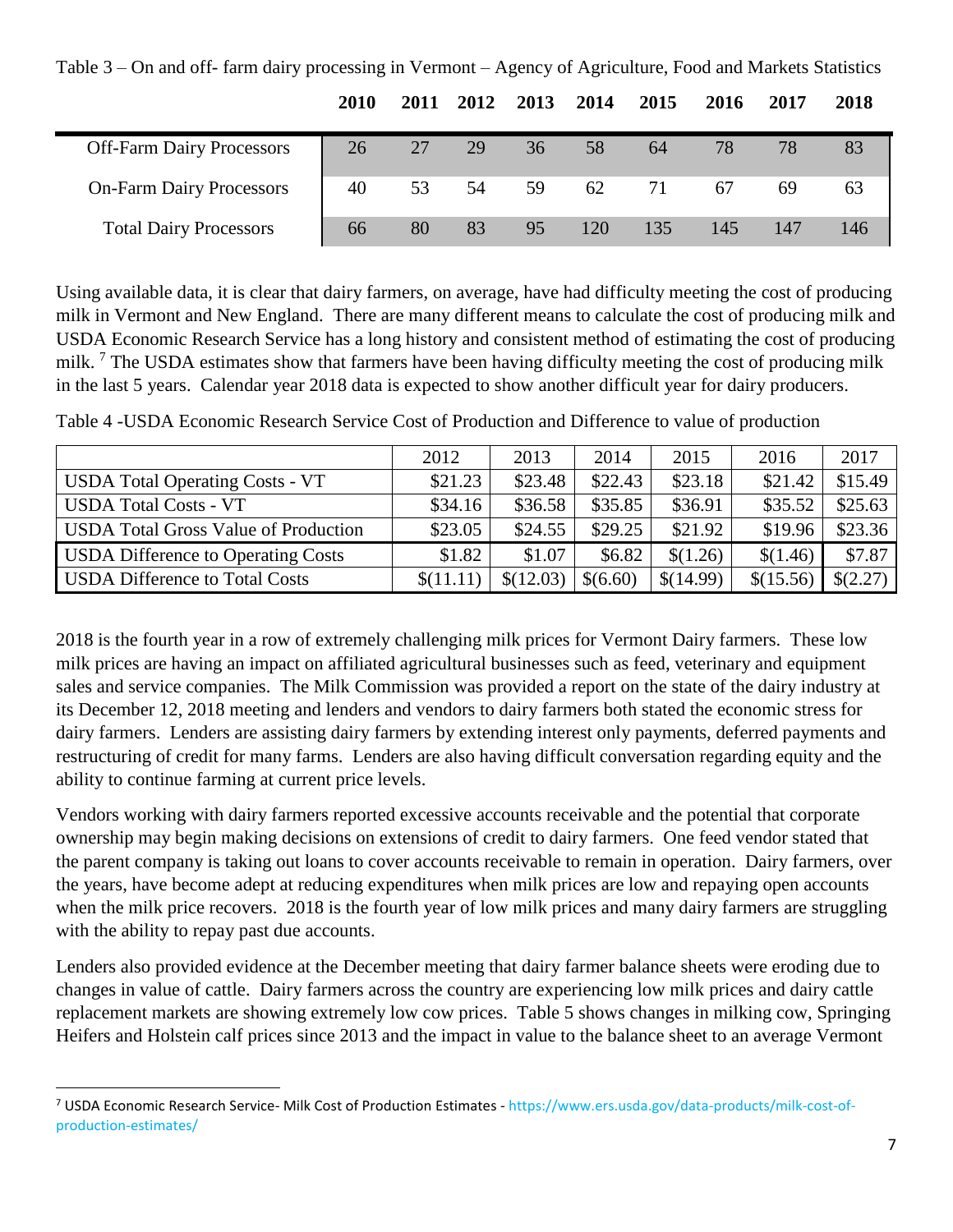farm with 170 cows. The reduction in value of cattle impacts a farms ability to borrow more money due to a decrease in the value of the collateral (dairy animals).

|                      | 2013        | 2014              | 2015        | 2016        | 2017        | 2018         |
|----------------------|-------------|-------------------|-------------|-------------|-------------|--------------|
| milking cattle $-$   | \$1,510     | \$2,030           | \$1,870     | \$1,720     | \$1,700     | \$1,250      |
| October              |             |                   |             |             |             |              |
| 170 cows             | \$256,700   | \$345,100         | \$317,900   | \$292,400   | \$289,000   | \$212,500    |
| Springing            | $$1,325$ -  | $$1,400 - $2,300$ | $$1,300 -$  | $$1,150-$   | $$850 -$    | $$700 -$     |
| Heifers              | \$1,625     |                   | \$2,025     | \$1,850     | \$1,600     | \$1,375      |
| 40 heifers/year      | \$53,000 to | $$56,000$ to      | \$52,000 to | \$46,000 to | \$34,000 to | $$28,000$ to |
|                      | \$65,000    | \$92,000          | \$81,000    | \$74,000    | \$64,000    | \$55,000     |
| Holstein Heifer      | \$131       | \$316             | \$372       | \$259       | \$204       | \$69         |
| $Calves - 80 -$      |             |                   |             |             |             |              |
| 130 <sub>bs</sub>    |             |                   |             |             |             |              |
| 40 calves / year     | \$5,240     | \$12,640          | \$14,880    | \$10,360    | \$8,160     | \$2,760      |
| <b>Balance Sheet</b> | \$326,940   | \$449,740         | \$413,780   | \$376,760   | \$361,160   | \$270,260    |
| value of             |             |                   |             |             |             |              |
| animals              |             |                   |             |             |             |              |

TABLE 5 - NASS Agricultural Prices – Dairy cow replacements, Springing Heifers and Heifer Calves <sup>8</sup>

Beef prices are also lower than in previous years. USDA collects data on beef prices nationally and TABLE 6 shows a decline in many prices for October 2013 through October 2018.<sup>9</sup> These decline in prices also impact dairy farmers if they choose to send a cow, heifer or calf to slaughter. In the past, dairy farmers could sell a cow, calf or heifer to slaughter and the income could assist with the payment of bills, covering short term cash flow issues. The average price for a cow in 2018 through October is \$64.62 per hundredweight and an average cow sent to slaughter weighs approximately 600 to 700 pounds (dressed weight). This provides a gross income of \$387.72 to \$452.34 but in many instances, hauling and slaughter costs are deducted from the gross income, leaving dairy farmers with very little income from the sale of a cow to beef. The option to sell cows, calves or heifers to slaughter to generate short term cash is severely limited.

TABLE 6 – USDA NASS -All Beef Cattle, Calves, Cows, and Steers & Heifers - United States per hundredweight

| Year | <b>All Beef Cattle</b> | <b>Calves</b> | Cows   | <b>Steers &amp; Heifers</b> |
|------|------------------------|---------------|--------|-----------------------------|
| 2013 | 124.67                 | 174.25        | 82.29  | 126.33                      |
| 2014 | 152.83                 | 254.58        | 108.23 | 154.33                      |
| 2015 | 147.92                 | 263.00        | 104.11 | 149.33                      |
| 2016 | 120.08                 | 162.58        | 74.89  | 121.67                      |
| 2017 | 120.17                 | 165.17        | 69.56  | 121.92                      |
| 2018 | 115.90                 | 167.80        | 64.62  | 118.00                      |

<sup>&</sup>lt;sup>8</sup> NASS Agricultural Prices - Dairy cow replacements, Springing Heifers and Heifer Calves <https://usda.library.cornell.edu/concern/publications/c821gj76b?locale=en&page=5#release-items>

 $\overline{\phantom{a}}$ 

<sup>9</sup> USDA NASS -All Beef Cattle, Calves, Cows, and Steers & Heifers - United States [https://www.nass.usda.gov/Charts\\_and\\_Maps/graphics/data/priceca.txt](https://www.nass.usda.gov/Charts_and_Maps/graphics/data/priceca.txt)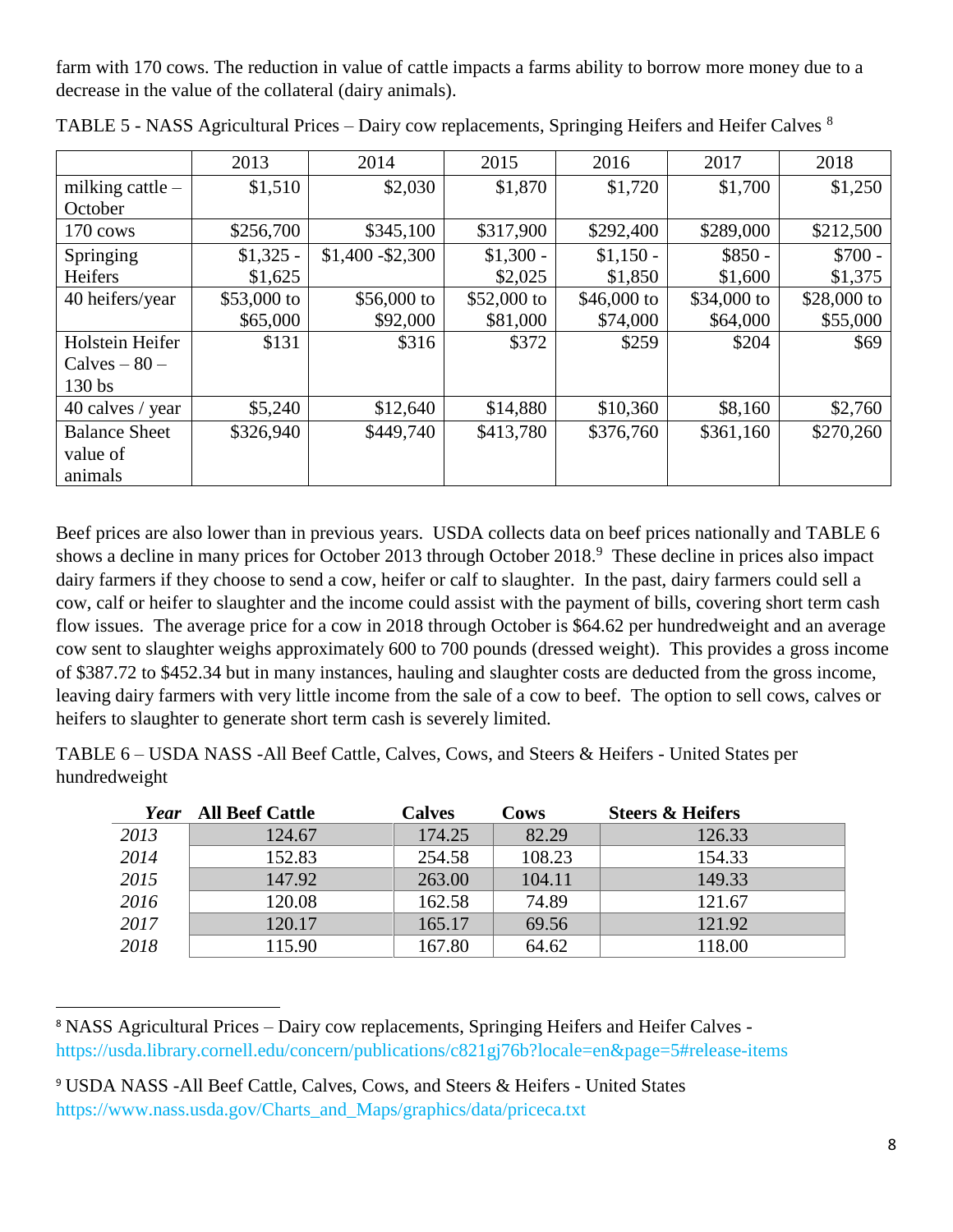A final issue impacting dairy farmers financial situation is rising interest rates. Interest rates are shown as a cost of production, have increase substantially over the last 5 years according to USDA Cost of Production data.<sup>10</sup> These increases continue to impact cost of producing milk and the ability to borrow additional capital for operating and potential capital improvement.

|      | Interest on operating capital | Impact on average size farm 3.4 million pounds of milk/year |
|------|-------------------------------|-------------------------------------------------------------|
| 2013 | \$0.01/cwt.                   | \$340                                                       |
| 2014 | \$0.01/cwt.                   | \$340                                                       |
| 2015 | \$0.02/cwt.                   | \$680                                                       |
| 2016 | \$0.05/cwt.                   | \$1,700                                                     |
| 2017 | \$0.07/cwt.                   | \$2,380                                                     |

| TABLE 7 - USDA Interest on Operating Capital |  |  |  |
|----------------------------------------------|--|--|--|
|                                              |  |  |  |

 $\overline{\phantom{a}}$ 

Low dairy farm income also has an impact on rural communities. Using cost of production information from USDA and the average milk production volume for 2013 through 2017 the following are estimated expenditures certain categories which can impact local ag related businesses.<sup>11</sup> The cost of production data from USDA was multiplied by the average state volume of milk for 2013 through 2017 at 2,628,000,000 pounds.

|                       | 2013          | 2014          | 2015          | 2016          | 2017          |
|-----------------------|---------------|---------------|---------------|---------------|---------------|
| <b>Purchased Feed</b> | \$295,912,800 | \$310,104,000 | \$292,496,400 | \$286,452,000 | \$156,628,800 |
| <b>Veterinary and</b> | \$21,024,000  | \$22,075,200  | \$23,126,400  | \$23,652,000  | \$13,140,000  |
| medicine              |               |               |               |               |               |
| Fuel, lube, and       | \$35,478,000  | \$35,478,000  | \$23,126,400  | \$20,761,200  | \$27,594,000  |
| electricity           |               |               |               |               |               |
| <b>Repairs</b>        | \$25,228,800  | \$26,017,200  | \$26,280,000  | \$26,542,800  | \$27,068,400  |
| <b>Hired labor</b>    | \$34,164,000  | \$36,529,200  | \$37,843,200  | \$39,945,600  | \$65,962,800  |
| <b>Total</b>          | \$411,807,600 | \$430,203,600 | \$402,872,400 | \$397,353,600 | \$290,394,000 |

TABLE 8 - USDA Select Cost of Production categories estimated expenditures

Purchased feed, Veterinary and medicine, fuel, lube and electricity, repairs and hired labor all can impact local businesses and the local community. The data shows that purchased feed has declined substantially from 2014 through 2017. Some of this change can be attributed to changes in feed prices but also farmers decreasing the amount of feed purchased to save money. The difference between 2016 and 2017 is dramatic showing a decline of over \$129,000,000. Another heavily impacted category is Veterinary and medicine with a decline of over \$10 million between 2016 and 2017. This estimated decline in spending impacts local communities with potential layoffs at feed mills in Vermont as well as Veterinary clinics that struggle to remain open or to attract new veterinarians to practices in Vermont.

Rural Communities have been struggling in Vermont for several years. There are concerns for employment, economic health and school enrollment. Agriculture and farming are of economic and social importance to rural communities contributing through purchases at local businesses, taxes (even with abatement program) and

<sup>&</sup>lt;sup>10</sup> USDA Economic Research Service- Milk Cost of Production Estimates - [https://www.ers.usda.gov/data-products/milk-cost-of](https://www.ers.usda.gov/data-products/milk-cost-of-production-estimates/)[production-estimates/](https://www.ers.usda.gov/data-products/milk-cost-of-production-estimates/)

<sup>11</sup> USDA Economic Research Service- Milk Cost of Production Estimates - [https://www.ers.usda.gov/data-products/milk-cost-of](https://www.ers.usda.gov/data-products/milk-cost-of-production-estimates/)[production-estimates/](https://www.ers.usda.gov/data-products/milk-cost-of-production-estimates/)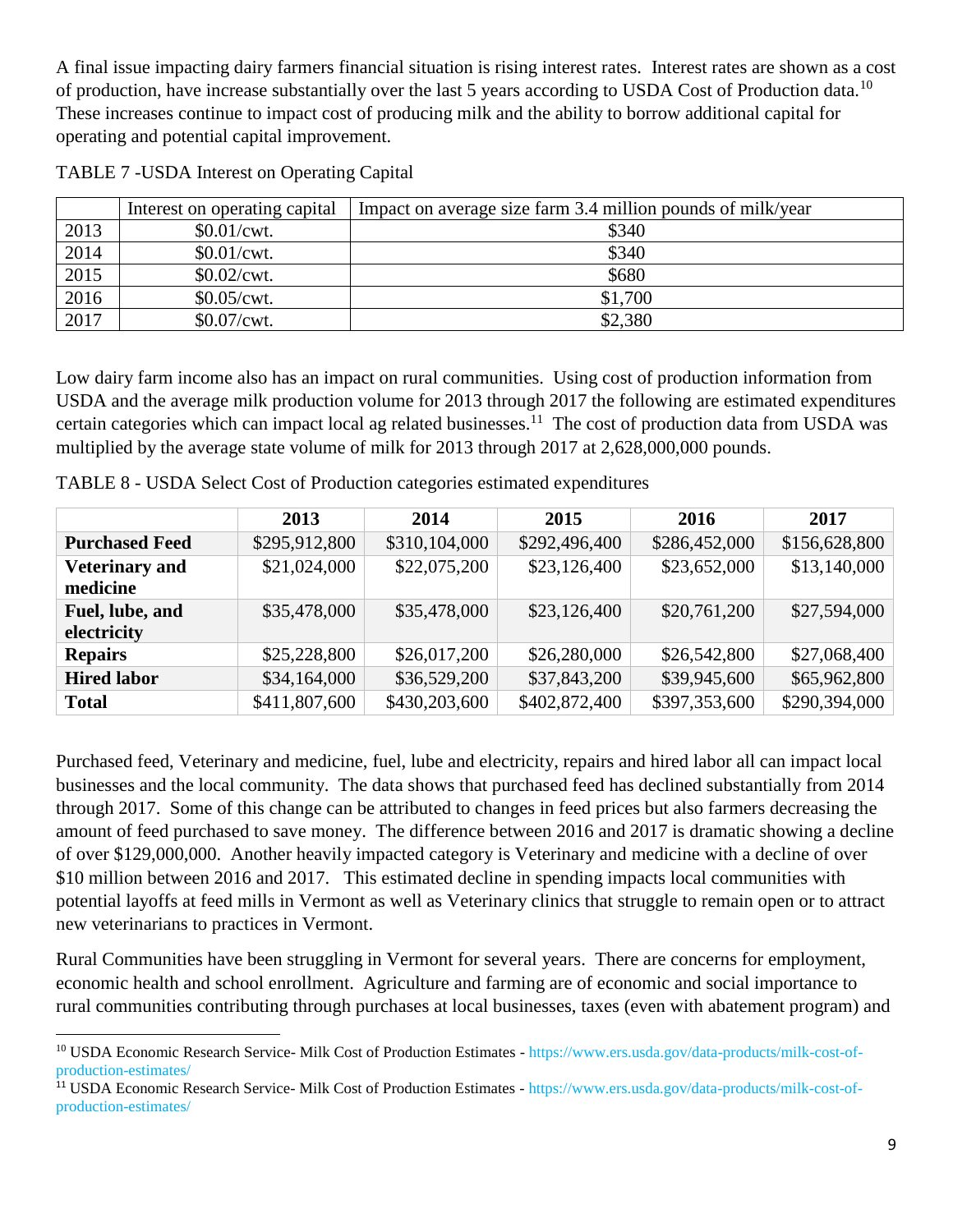support for schools, emergency services and town government. One rural county in particular, Caledonia County has seen declines in population, declines in young farmers and the number of commercial dairy farms.

|                              | 2013   | 2014   | 2015   | 2016   | 2017   | % change 2013 - 2017 |
|------------------------------|--------|--------|--------|--------|--------|----------------------|
| Caledonia - total population | 31,157 | 30,981 | 30,780 | 30,333 | 30,164 | $-3.19%$             |
| Caledonia 20 - 24 yr. pop.   | 2,006  | 2,004  | 1,940  | 1,921  | 1,800  | $-10.27%$            |
| Caledonia 25 - 29 yr. pop.   | 1,614  | 1,630  | 1,597  | 1,602  | 1,614  | $0.0\%$              |
| Caledonia 30 - 34 yr. pop.   | 1,703  | 1,666  | 1,650  | .539   | 1,545  | $-9.3%$              |
| # of dairy farms ave. /yr.   | 76     | 73     | 71     | 65     | 62     | $-18%$               |

TABLE 9 Population and dairy farm number changes – Caledonia County<sup>12</sup>

USDA Agricultural Census also collects information regarding the age of the principle operator of the farm. USDA Census data from 2007 and 2012 shows a decline in principle operators of all types of farms in Caledonia County for younger farmers. Young families are important to rural communities and the rural economies of this state.

TABLE 10 – USDA Ag Census Data Caledonia County <sup>13</sup>

| USDA Ag     | under 25 |      |                      | $25 - 34$ |                |                       |
|-------------|----------|------|----------------------|-----------|----------------|-----------------------|
| Census data |          |      |                      |           |                |                       |
| year        | 2007     | 2012 | % change 2007 - 2012 | 2007      | 2012           | % change 2007 to 2012 |
| Caledonia   |          |      | $-100.0\%$           |           | $\mathfrak{D}$ | $-3.0\%$              |

All types of farming have an economic impact on rural communities and dairy farms are the largest source of gross receipts. From the Ag Census data, Caledonia county had a market value of milk in 2012 of \$25.7 million from 76 farms. This is an average market value per dairy farm of \$337,855 per farm. The 2017 Ag Census is not out yet but an estimate of the market value of milk from the now 62 farms on average would be \$20.9 million a decline in market value in this county of almost \$5 million.

Utilizing the Secretary of State's business registry, there are several dairy related businesses that have closed in the last 10 years. These includes businesses such as a dairy equipment repair service, a tractor sales and service, building and farm supply store and a feed and nursery business. These businesses supported the dairy industry but also other types of agriculture in the county. These business closings impact the rural community, other types of agriculture and dairy farmers. All agricultural businesses in Caledonia county must travel further for services.

It is not fair to link all the population concerns of Caledonia County to changes in the dairy industry but the decline in the number of dairy farms in Vermont does have an economic impact on all people who live in rural communities due to reduced dairy farmer income and expenditures.

<sup>13</sup> 2012 USDA Ag Census -Historical Highlights: 2012 and Earlier Census Years - Vermont

 $\overline{\phantom{a}}$ 

<sup>&</sup>lt;sup>12</sup> Vermont Population Estimates and Census Data - Vermont Department of Health - [http://www.healthvermont.gov/health-statistics](http://www.healthvermont.gov/health-statistics-vital-records/vital-records-population-data/vermont-population-estimates)[vital-records/vital-records-population-data/vermont-population-estimates](http://www.healthvermont.gov/health-statistics-vital-records/vital-records-population-data/vermont-population-estimates)

https://www.agcensus.usda.gov/Publications/2012/Full\_Report/Volume\_1,\_Chapter\_1\_State\_Level/Vermont/st50\_1\_001\_001.pdf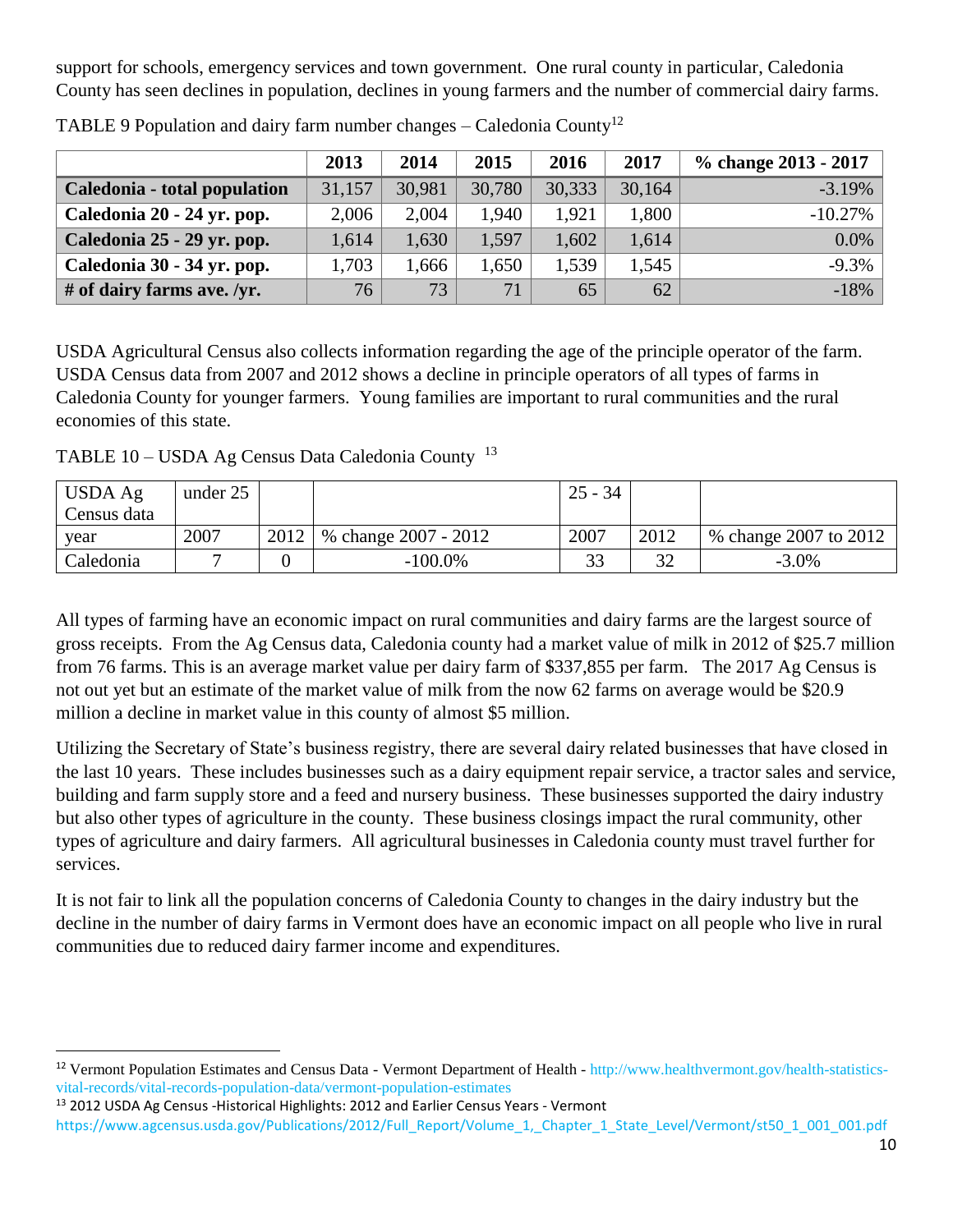## **SUPPLY AND DEMAND**

 $\overline{\phantom{a}}$ 

On the national level, milk volume is above national demand for milk and dairy products and this imbalance is impacting Vermont dairy farmers, both organic and conventional, through access to the organic market and depressed prices.

In the organic milk market, supply is greater than demand. To add more milk to the organic supply, buyers must work with farmers to transition to organic production methods which could take as long as three years depending on the farm's current management practices. Due to the requirement for transition to organic milk production, milk buyers must project supply needs out three years into the future. National supply of organic milk is tracked by USDA Agricultural Marketing Service and a report from December 14, 2018 shows total organic milk products sales, for October 2018 were 228 million pounds, up 4.7 percent from October 2017 and up 0.7 percent, January-October this year, compared with the same period in  $2017<sup>14</sup>$ 

Market demand did not materialize at the rate expected and at this time, there is more organic milk than is needed. Testimony provided to the Milk Commission stated that this imbalance may take two to three years to resolve in the organic market. Organic buyers have requested that dairy farmers in transition wait until market forces change prior to being added to the organic market. This is adding economic stress to some dairy farms that are waiting to access the organic dairy market.

On the national level, conventional milk volume is above national demand for milk and dairy products. According to US Dairy Export Council, for the first 10 months of 2018, exports represented 16.3% of milk solids output.<sup>15</sup> Export markets are important to the dairy industry but can be unreliable with world wide fluctuations in supply and demand.

On the global market, tariffs and the implementation of retaliatory tariffs are at the top of the list for impacts to the marketplace. Mexico and China both still have retaliatory tariffs on US Dairy Products. According to US Dairy Export Council, China imports of basic commodities improved in July – up about 8%, but the United States lost business, primarily to EU suppliers, but also to New Zealand and Argentina.<sup>16</sup> The China market is important to Vermont for dried whey exports with one cooperative paying ½ of the extra tariff to maintain their market share. Mexico is an important market for US Cheese although not directly impacting Vermont processors.

Global impacts to markets come from a variety of countries and regions of the world. The European Union dairy industry is the largest producer of milk and dairy products. In 2018, the European countries experienced extremely hot weather and drought concerns into the fall. The heat and drought issues have abated and milk and dairy product production is on track for another year of growth providing ample products for export.

Australia also had drought issues in 2018 and milk and dairy product production were limited. New Zealand did not suffer from drought and grazing conditions were considered excellent and milk and dairy product production are expected to be strong through the New Zealand grazing season. New Zealand dairy products are available to fill the needs of the Chinese and Asian Markets, if US dairy products are at a premium due to tariff issues.

<sup>&</sup>lt;sup>14</sup> USDA Agricultural Marketing Service Organic Dairy Market Overview, December 14, 2018 [https://www.ams.usda.gov/mnreports/md\\_da900.txt](https://www.ams.usda.gov/mnreports/md_da900.txt)

<sup>&</sup>lt;sup>15</sup> US Dairy Export Council - GLOBAL DAIRY MARKET OUTLOOK U.S. Exports - [http://www.usdec.org/research-and-data/market](http://www.usdec.org/research-and-data/market-information/us-export-data)[information/us-export-data](http://www.usdec.org/research-and-data/market-information/us-export-data)

<sup>16</sup> US Dairy Export Council – Global Dairy Market Outlook - September 26, 2018 - [http://blog.usdec.org/usdairyexporter/analysis-long](http://blog.usdec.org/usdairyexporter/analysis-long-term-dairy-trade-tactical-cyclical-0?_ga=2.206615632.21773010.1545936376-1895237972.1515790493)[term-dairy-trade-tactical-cyclical-0?\\_ga=2.206615632.21773010.1545936376-1895237972.1515790493](http://blog.usdec.org/usdairyexporter/analysis-long-term-dairy-trade-tactical-cyclical-0?_ga=2.206615632.21773010.1545936376-1895237972.1515790493)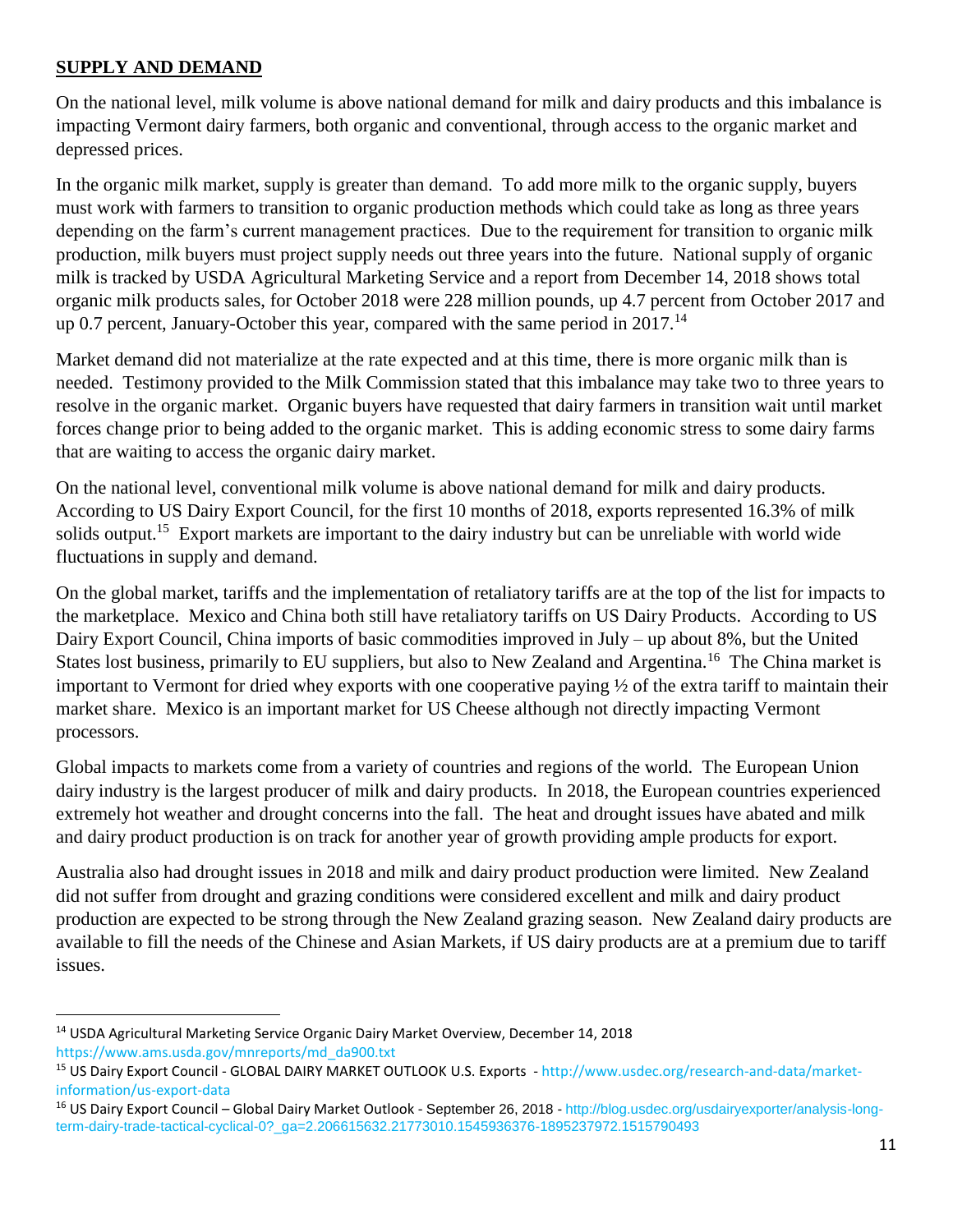South America also has an impact on global dairy supply. The two main exporting countries – Argentina and Uruguay, increased milk production by over 8% in 2018 and these countries have dairy products to export. <sup>17</sup>

There is some hope that the global market for dairy products will come into greater alignment in 2019 through slower milk growth in the European Union and the United States but inventories of dairy products are still large and will continue to place downward pressure on prices and markets.

The Milk Commission and the Dairy Supply Management Working Group heard from many participants regarding the imbalance between supply and demand of milk. In the last 5 years, the supply of milk and dairy products has continued to grow in the United States. USDA calculates the commercial disappearance of dairy products on a milk equivalent skim solids basis, which includes farm production, imports and commercial disappearance both domestically and through exports shown in TABLE 11. This data shows continued growth in farm production beginning at 201 billion pounds in 2013 and ending at 215 billion in 2017. Imports to the United States have grown beginning at 5.3 billion in 2013 and ending at 6.1 billion in 2017.

The commercial disappearance of dairy products has not kept pace with the increased farm production and imports of dairy products. Domestic disappearance has increased beginning in 2013 with 167 billion to 178 billion pounds in 2017. Commercial exports have also increased from 2013 to 2017 – 39 to 41 billion pounds. The total supply of dairy products on a skim equivalent basis for 2017 was 230 billion pounds and the total disappearance was 218 billion pounds, the excess overflowing into 2018 as ending stocks. Ending stocks of dairy products have grown from 7.6 billion pounds in 2013 to 11.8 billion pounds in 2017. Domestic Commercial Disappearance and Exports are not keeping pace with the farm milk supply leading to ever increasing ending stocks of dairy products.

|      |                                 | Farm<br>Production |             |                          |                |                              | Commercial<br>Use           |                 |                          |                              |
|------|---------------------------------|--------------------|-------------|--------------------------|----------------|------------------------------|-----------------------------|-----------------|--------------------------|------------------------------|
| Year | Beginning<br>com. stocks<br>[A] | Production         | Farm<br>use | <b>Marketings</b><br>[B] | Imports<br>[C] | Total<br>supply<br>$[A+B+C]$ | Domestic<br>com.<br>Disapp. | Com.<br>exports | Total<br>com.<br>Disapp. | Ending<br>com.<br>stocks $3$ |
| 2013 | 7,973                           | 201,231            | 976         | 200,255                  | 5,311          | 213,539                      | 167,414                     | 38,548          | 205,962                  | 7,577                        |
| 2014 | 7,577                           | 206,054            | 964         | 205,090                  | 5,627          | 218,294                      | 169,822                     | 39,038          | 208,860                  | 9,434                        |
| 2015 | 9,434                           | 208,597            | 968         | 207,629                  | 5,986          | 223,049                      | 176,561                     | 37,337          | 213,898                  | 9,151                        |
| 2016 | 9,151                           | 212,405            | 993         | 211,412                  | 6,500          | 227,063                      | 178,486                     | 39,052          | 217,538                  | 9,525                        |
| 2017 | 9,525                           | 215,466            | 979         | 214,487                  | 6,053          | 230,065                      | 177,556                     | 40,715          | 218,271                  | 11,794                       |

TABLE 11 – USDA Annual commercial (com.) disappearance (disapp.), milk in all products, milk-equivalent skim-solids basis,  $2013 - 2017$  (millions of pounds)  $^{18}$ 

Excess stocks of dairy products put downward pressure on dairy product prices and farm milk prices. USDA also compiles data on cold storage of agricultural products across the United States. The amount of natural

 $\overline{a}$ 

<sup>17</sup> US Dairy Export Council – Global Dairy Market Outlook - September 26, 2018 - [http://blog.usdec.org/usdairyexporter/analysis-long](http://blog.usdec.org/usdairyexporter/analysis-long-term-dairy-trade-tactical-cyclical-0?_ga=2.206615632.21773010.1545936376-1895237972.1515790493)[term-dairy-trade-tactical-cyclical-0?\\_ga=2.206615632.21773010.1545936376-1895237972.1515790493](http://blog.usdec.org/usdairyexporter/analysis-long-term-dairy-trade-tactical-cyclical-0?_ga=2.206615632.21773010.1545936376-1895237972.1515790493)

<sup>&</sup>lt;sup>18</sup> U.S. Dept. of Agriculture: National Agricultural Statistics Service, Farm Service Agency, Foreign Agriculture Service, and Economic Research Service calculations; U.S. Dept. of Commerce, Bureau of the Census; and California Dept. of Food and Agriculture. <https://www.ers.usda.gov/webdocs/DataFiles/48685/CmDsMilkNew.xlsx?v=42898>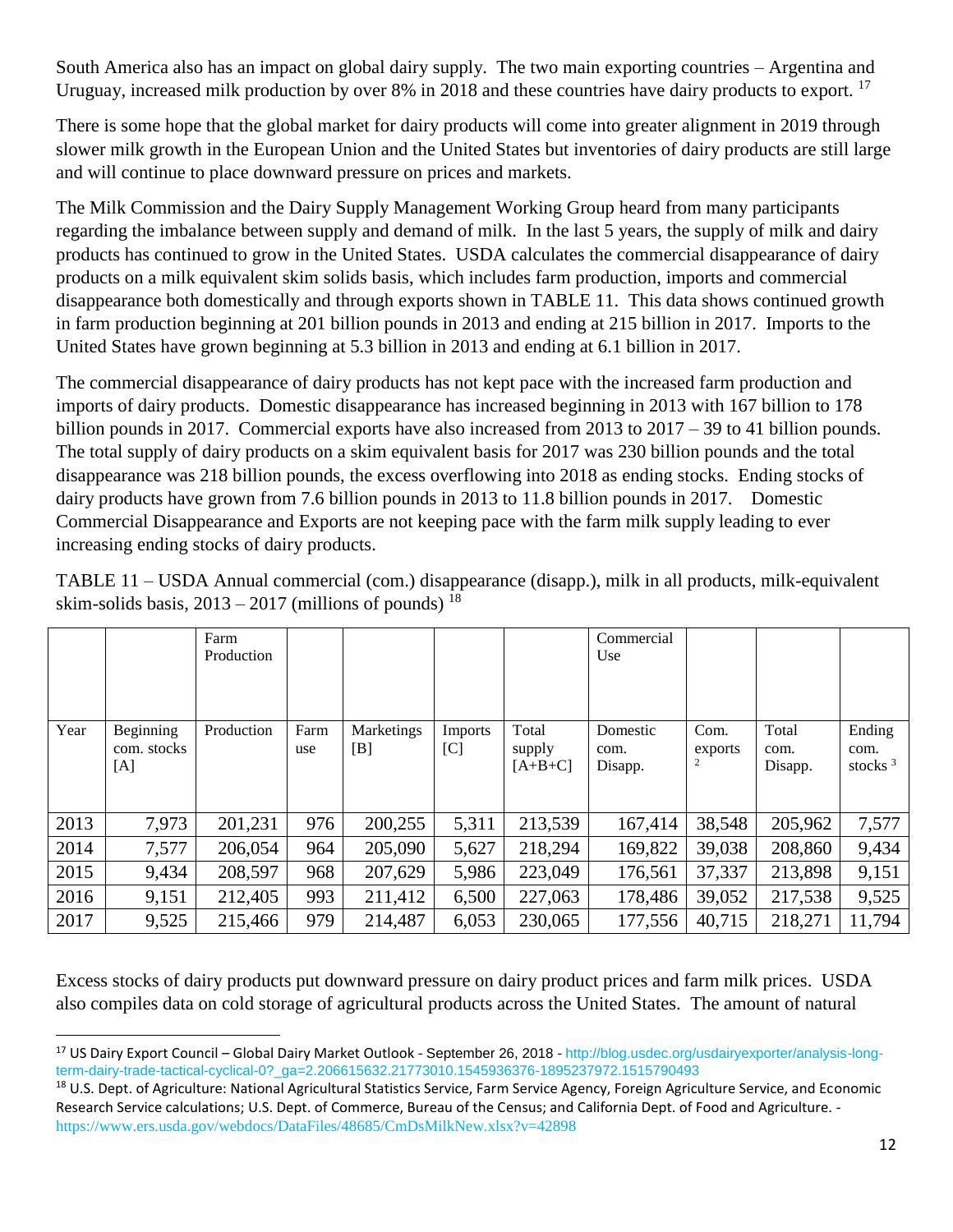cheese (American, Swiss and other) in storage as of November 30, 2018 was 1.4 billion pounds. This is an increase of 7 percent from the amount of natural cheese in storage as of November 2017 at 1.26 billion pounds.<sup>19</sup> With this amount of natural cheese in storage, buyers of milk for cheese have the upper hand, refusing to purchase milk until the price is in their favor. **This overburden of stock and the imbalance of supply and demand continues to cause downward pressure on milk prices paid to farmers.**

## **Recommendations of the Supply Management Working Group**

At the end of the 2018 Legislative Session, Secretary Tebbetts received a letter from Senator Robert Starr and Representative Carolyn Partridge on May 12, 2018 requesting the Secretary to:

*"immediately convene a series of meeting with cooperative leaders to explore implementation of a comprehensive supply management plan for the Vermont dairy industry.*

The letter further requested that the supply management working group be composed of cooperative leadership and their respective economists from St. Albans Cooperative Creamery, Inc., Agri-Mark, Inc., Dairy Farmers of America and Land O' Lakes as well as Senator Starr and Representative Richard Lawrence who both are appointed to the Vermont Milk Commission. The working groups additional charge included:

*"this leadership group should consider and report back to the Vermont Milk Commission about how continued State financial support of the State's dairy industry can serve as incentive and support for implementation of such a plan.*

| Name                                   | Organization              | Title                                     |  |
|----------------------------------------|---------------------------|-------------------------------------------|--|
| Leon Berthiaume                        | St. Albans Cooperative    | <b>General Manager</b>                    |  |
|                                        | Creamery, Inc.            |                                           |  |
| Kiersten Bourgeois                     | St. Albans Cooperative    | <b>Business Development Manager</b>       |  |
|                                        | Creamery, Inc.            |                                           |  |
| <b>Bill Cummings</b>                   | Dairy Farmers of America  | Vice President, Northeast Area Operations |  |
| Chris Allen                            | Dairy Farmers of America  | Senior Director of Dairy Marketing        |  |
| <b>Catherine DeRonde</b>               | Agri-Mark, Inc.           | Economist                                 |  |
| <b>Bob Wellington</b>                  | Agri-Mark, Inc.           | Vice President, Economics & Policy        |  |
| Darin Hansen                           | Land O Lakes              | <b>Member Relations</b>                   |  |
| <b>Senator Bobby Starr</b>             | VT Senator                |                                           |  |
| <b>Representative Richard Lawrence</b> | VT Representative         |                                           |  |
| <b>Anson Tebbetts</b>                  | VT Agency of Agriculture, | Secretary                                 |  |
|                                        | Food & Markets            |                                           |  |
| Diane Bothfeld                         | VT Agency of Agriculture, | Director of Administrative Services &     |  |
|                                        | Food & Markets            | Dairy Policy                              |  |

The Supply Management Working group was composed of the following individuals:

The Supply Management working Group met on May 29, 2018 and October 5, 2018. Many of the members of the working group also attended the regional meeting sponsored by Agri-Mark on August 13, 2018. Milk

 $\overline{\phantom{a}}$ <sup>19</sup> USDA Cold Storage Report, December 21, 2018 [https://downloads.usda.library.cornell.edu/usda](https://downloads.usda.library.cornell.edu/usda-esmis/files/pg15bd892/x920g214x/dz010v38k/cost1218.pdf)[esmis/files/pg15bd892/x920g214x/dz010v38k/cost1218.pdf](https://downloads.usda.library.cornell.edu/usda-esmis/files/pg15bd892/x920g214x/dz010v38k/cost1218.pdf)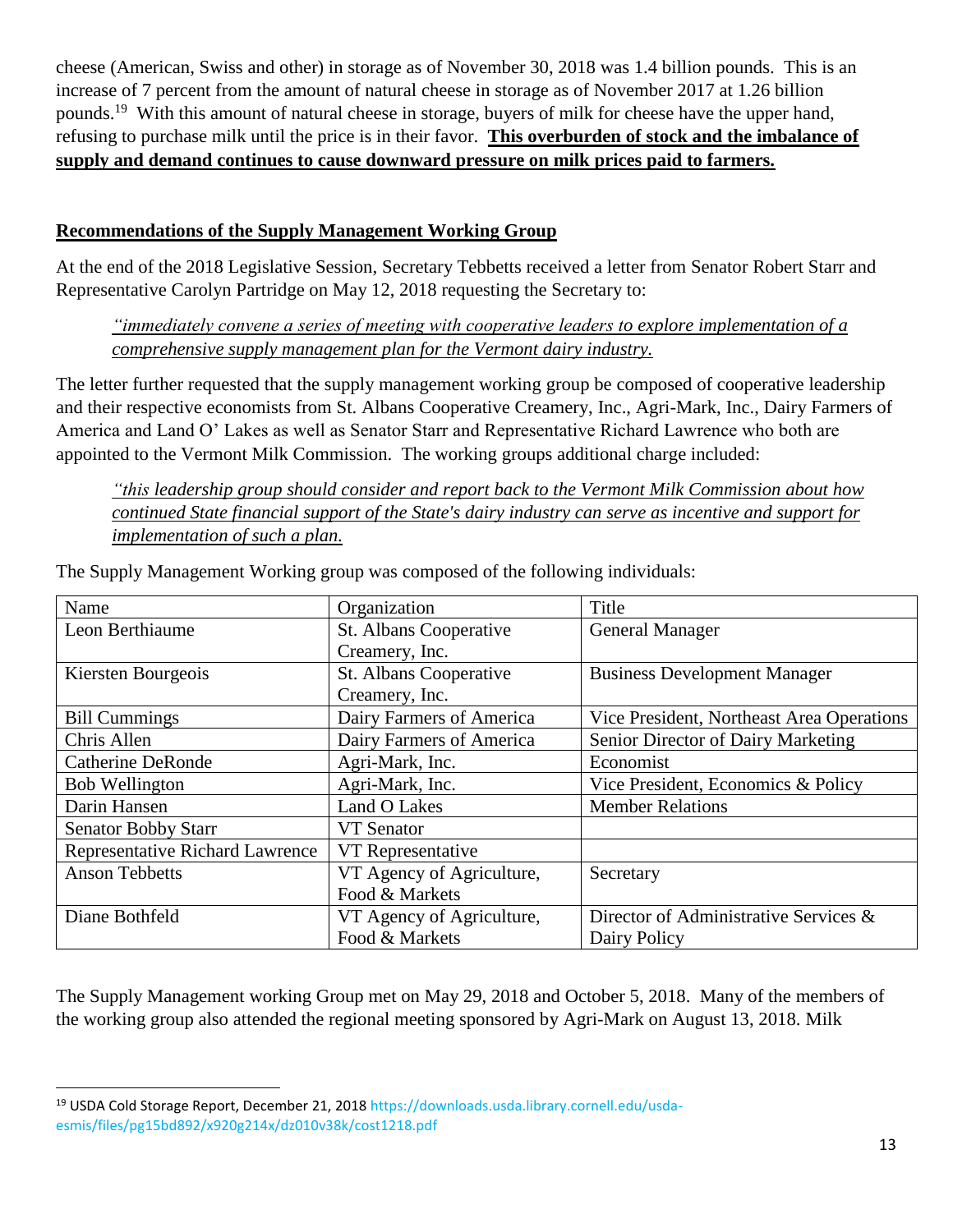Commission members were invited to attend Supply Management Working Group meetings, and several did attend.

Agri-Mark, Inc. hosted a regional meeting on **August 13, 2018** in Albany, New York which was attended by over 400 people. The meeting was attended by dairy farmers from the region as well as Wisconsin, Pennsylvania and California, dairy cooperative representatives, dairy processors, state legislators and congressional staff. Presentations were made on the following topics by the following speakers:

- Making the Dairy Farm Dilemma Clear Robert Wellington, Agri-Mark, Inc.
- Supply Programs of the Past Catherine de Ronde, Agri-Mark, Inc.
- Current Approaches for Dealing with Surplus Milk Ben Laine, CoBank
- Supply Control Lessons from other Commodities Marlis Carson of the National Council of Farmer Cooperatives (NCFC) and Attorney Todd Eskelson
- Overview of Canada's Dairy System Nick Thurler, Dairy Farmers of Ontario Canada

The meeting also included presentations of different supply management proposals by varying groups and organizations. These presentations listed above, and the proposals are available on-line at <https://www.dairyproposals2018.com/> .

The Supply Management Working Group had its final meeting on October 5, 2018 where they reviewed three supply management proposals and determined major parameters for a national program. There was concern from the group that a specific plan would not be helpful for the Milk Commission or the Federal Congressional Delegation, knowing that the legislative process would alter a specific proposal.

The Milk Commission met on December 12, 2018 to hear the recommendations of the Supply Management Working Group and to discuss these recommendations. The Milk Commission has considered the recommendations and formulated a plan to be shared with the Vermont Congressional delegation on a potential supply management program. The Milk Commission has also formulated a plan to share with the Vermont Legislature on how to support the Vermont Dairy Industry and incent continued action toward implementation of a supply management system at a national level.

## **The Supply Management Working Group Parameters for a Growth Management Plan.**

The working group determined that any Growth Management Plan must be done at the National level. There were concerns from the group that regional level program would not manage enough milk volume to moderate volatility in the milk price. A regional program would also exacerbate regional difference in milk production, management and political differences within the dairy industry.

The working group considered the administration of a Growth Management Plan. The group recommends extensive farmer representation on a board that works with the Federal Government, USDA Farm Services Agency is preferred, to determine the rules, implementation and dispute resolution of the program.

The working group acknowledges that the next generation of dairy farmers is a critical aspect of any Growth Management Plan and any proposed program could not have barriers to new farmers starting dairy farming operations. A program must provide a defined method for new and beginning farmers to take part with no barriers of cost or access to a base milk volume.

The working group reviewed all the different price stabilization and inventory control programs presented at the August 13<sup>th</sup> meeting as well as proposals submitted at a later date through the website. After this review, the working group determined that a two-tiered system for pricing was preferred. This could include a set price for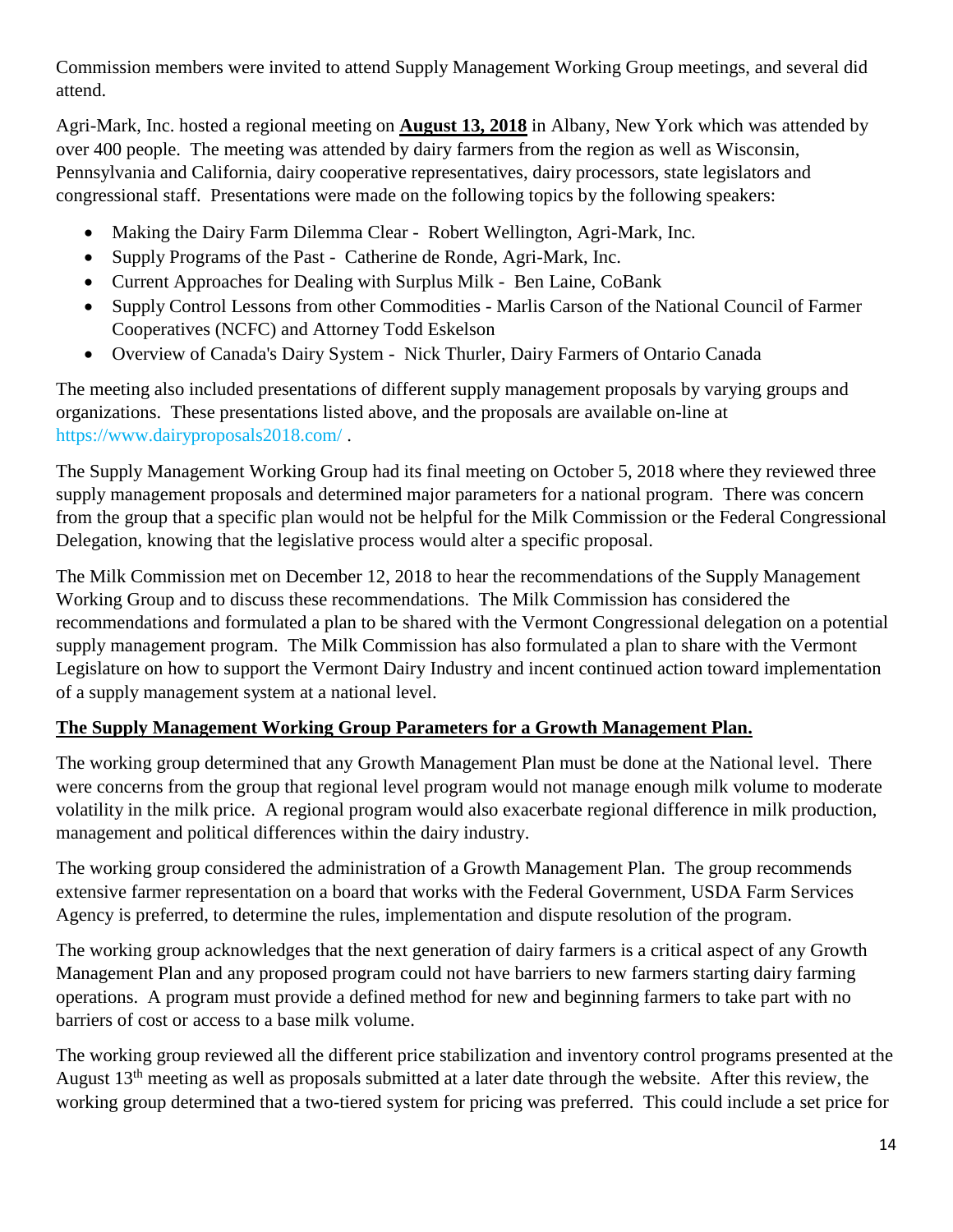the first-tier volume of milk and a lower price rate on milk volume produced in the second tier. There are many details to a two-tier system that would need to be determined but the working group concluded that this system would provide the greatest potential to stabilize milk prices nationally.

The working group also had areas of concern that would need further clarification for a Growth Management Plan be enacted at the National level. A two-tier system usually includes some form of base to compare production levels for the first and second tiers. The group expressed concerns that the established base not take on a value of its own. The group also expressed concerns surrounding the existence of the base if the owner of the farm ceases milk production. These concerns would need to be addressed as the details of a two-tier system were debated and formalized.

Another area of concern for the working group, was to reiterate that a two-tier pricing system would not enhance overall price but would mitigate the high and low-price spikes experienced by dairy farmers throughout the country. Even though the high and low-price spikes would be mitigated, it was also a concern of the working group that consumer advocates, at the Federal Level, would raise the alarm that dairy products prices would rise beyond the reach of income sensitive consumers. This lobbying effort could increase the challenges at the Federal Level for adoption of a Dairy Price Stabilization plan. If a Growth Management Plan was implemented at the National level, there are also concerns for international trade compliance that would need to be explored.

## **Recommendations of the Vermont Milk Commission on a Growth Management Plan**

The Milk Commission reviewed the recommendations from the Supply Management Working group and endorses the equalization of supply and demand of milk to stabilize milk volume and prices at the national level.

The Milk Commission continues to be very concerned with the status of the dairy industry in the state. While the Milk Commission endorses the equalization of supply and demand of milk to stabilize prices, there are other avenues that the commission will explore. The loss of population and economic opportunity in Vermont's rural communities is of great concern and stabilizing the price paid to dairy farmers will provide an economic engine for some communities. The Milk Commission understands the continued challenges on all farmers in Vermont to meet the requirements to protect water quality. The investments of time and money by farmers to meet these requirements must be supported by and communicated to all Vermonters.

The Milk Commission endorses a program to the equalize the supply and demand of milk to stabilize milk volumes at the national level and stabilize milk prices that meet the parameters of the Supply Management Working Group. The continued unabated growth in milk production across the nation is causing an extreme imbalance in milk volume as compared to domestic commercial disappearance and exports of dairy products. The continuing growth of milk production nationwide has resulted in ever growing dairy product inventories and year end stocks which depress milk prices paid to farmers. Managing milk volume growth to meet both domestic and export needs and to supply a 30-day emergency stock of dairy products is the goal of the growth management plan. To manage the growth of the United States milk supply to better align the supply of milk with the demand of milk, all dairy farmers will need to be actively involved in the program. An equitable program must be established for all dairy farmers regardless of farm location, farm size and or business structure. The alignment of milk volume with need would reduce volatility of milk prices. The Milk Commission makes the following recommendations to the Federal Congressional Delegation surrounding a Milk Volume Growth Management Program.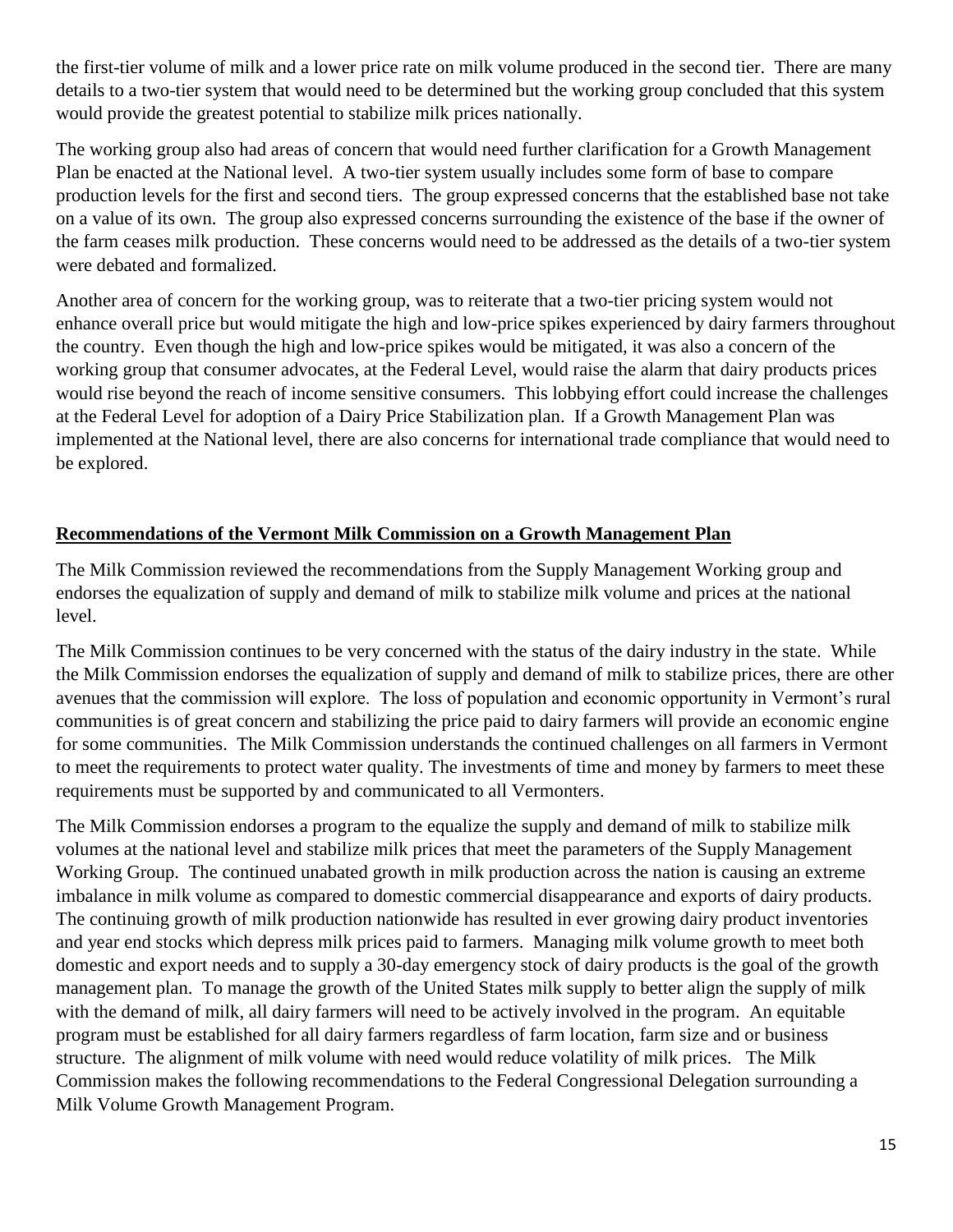The Milk Commission recommends a Growth Management Plan that would need to include many detailed rules and regulations but would need to include the following topic areas:

- A dairy farmer governance board working in conjunction with USDA
- Determination of a base milk volume for individual producers
- Determination of the volume of milk required to meet domestic and export needs nationally, regionally and to the individual dairy farmer
- A means to provide strong signals to individual dairy farmers that milk over the required domestic and export volume is not desired
- A means for new dairy farmers to join family operations and or start new individual dairy farms
- Detailed rules and regulations for the merging of dairy farming operations, the dissolution of farm partnerships and other changes in business structures

The Milk Commission recommends that a Growth Management Plan must be implemented at a national level and must be mandatory for all dairy producers to take part.

The Growth Management Plan would have an administrative fee for all dairy farmers and a flat rate is supported. The Milk Commission does not support an administrative fee that is based per hundredweight of milk due to the concern that a fee based on milk volume would draw a distinction between large and small farms within the program.

The Plan must be transparent and governed by dairy farmers from across the country and managed by USDA through the Farm Services Agency. A Growth Management Plan must have farmer representation in development, implementation and management. Representation should include regional representation by dairy farmers. A model could be the National Dairy board which is comprised of 12 regions with one dairy farmer representing each region. Dairy farmers could be nominated to serve on this board by cooperatives, state governments and or individuals but the decision for inclusion would be made by the USDA Secretary of Agriculture. The Milk Commission supports adding a nationally recognized dairy economist and 2 dairy processors to this group, but the number of members should not exceed fifteen. The Milk Commission recommends that the plan would be developed, implemented and managed by the USDA Farm Services Agency in conjunction with a dairy farmer governing board. Dairy farmer representation will be key to this program and the organizational skills of USDA Farm Services Agency will assist to manage the regulatory aspects of this program.

The Milk Commission recommends The Growth Management Plan be a two-tier system of volume and price. The components of a two-tier system include administration of the program through farmer representation, an established base volume of milk, pricing levels for each tier of milk, determination of the triggers for the program, new farmer access to the program and a determination of program rules for farm sales, family member involvement and changes to ownership structure such as partnership, corporations etc.

A two-tier system as part of the Growth Management Plan would need to establish a base milk volume. There are several ways to establish a base and the Milk Commission supports reviewing the past three years of individual farm milk production volume and selecting the highest milk volume year of the three. This would become the individual dairy farm base. The Milk Commission supports dropping the oldest year and reviewing the most current three years by the governing board. The establishment of the base for comparison should look at the highest year of the past three consecutive years to remove outliers of weather or financial impacts to milk production. The Milk Commission strongly recommends that the base not take on value and farmers cannot individually swap or trade base volume. The Milk Commission also strongly recommends that if a dairy farmer ceases milk production, that the base is dissolved, and it not reassigned.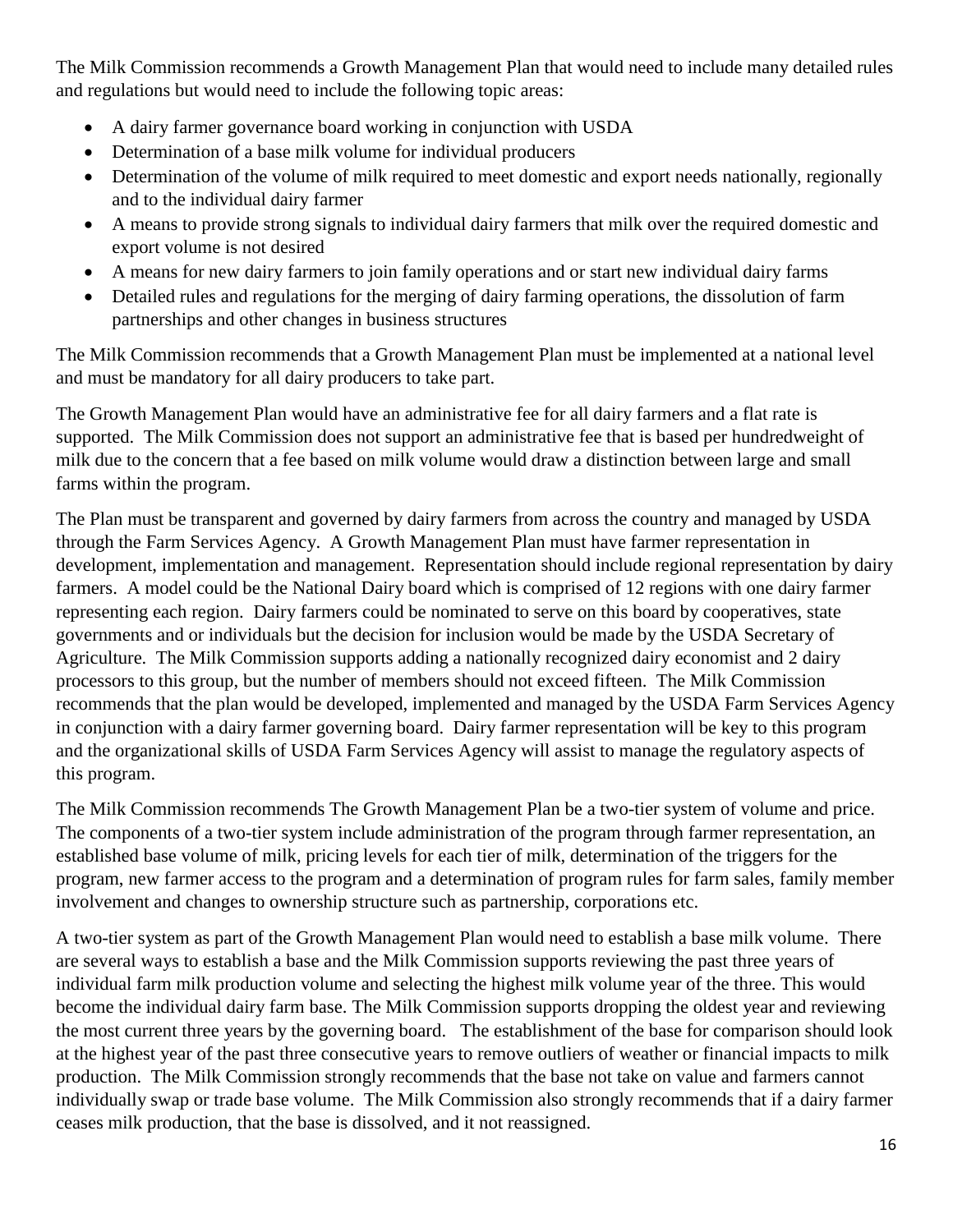The highest milk volume of the past three years would also be used by the governing board in the determination of the milk volume required to meet domestic and export needs as well as provide a 30-day emergency stock of dairy products for the country. The USDA Farm Services Agency in consultation with the governing board will forecast the market for fluid milk and manufactured dairy products (total commercial disappearance) that includes both the domestic market and exports for the following year. The highest milk volume for individual dairy farmers will be considered the current level of milk production and the governing board will determine if changes in U.S. milk production are needed to fulfill the market needs the following year.

Each year a dairy farmer would be assigned a prescribed milk volume that would either be level, above or below the highest milk volume of the last three years. This individual volume would meet the national needs for milk and dairy products as determined by the governing Board and would be reviewed every 6 months. Once established, The Growth Management Plan would compare quarterly the current milk production to quarterly prescribed base milk production. It is important to the Milk Commission that the volume of milk for the nation more closely aligns with the demand for milk for domestic consumption and support established export markets as well as provide an emergency stock of dairy products for 30 days. Comparing the current milk volume to the base on a quarterly basis will provide information to the farmer on progress within the plan on milk volume. The Milk Commission does not support monthly comparison of current milk volume to the prescribed base due to administrative requirements as well as the potential monthly changes to milk production due to weather, feed and economic factors.

Transparency within the system will be important for dairy farmers. Clear signals are needed that milk volume over the prescribed base is not desired. A two-tier system as a part of the Growth Management Plan would need to provide that strong signal on tier two milk over the prescribed base. The value of the tier two milk must be known by farmers in advance. One method would be to tie the two-tier price to the USDA announced All Milk Price. The table below shows a possible means to set the tier two price – TABLE 12.

| <b>USDA All Milk Price</b> | Tier Two per CWT.- over base milk only |
|----------------------------|----------------------------------------|
| Greater than \$20.00       |                                        |
| \$18.00 to \$19.99         |                                        |
| \$17.00 to \$17.99         | \$5                                    |
| \$16.00 to \$16.99         | \$6                                    |
| \$15.00 to \$15.99         | \$7                                    |
| <b>Below \$15.00</b>       |                                        |

Table 12 – Proposed Trigger for Growth Management Plan

The Milk Commission does not support tying the two-tier system to the USDA Milk Feed Ratio as a means to trigger the second-tier payment level or milk volume level. This calculation is used by some dairy farmers and farm lenders as a benchmark for farm profitability and the ability to expand dairy operations – when the milk to feed ratio is a low number (less than 2), it is more favorable to expand. Price is a more widely used barometer for dairy farmers than the Milk to Feed Ratio.

The Milk Commission does not support assigning all farms in the nation a set base and then all other milk is in tier two. For example, one proposal provided at the Albany, NY Dairy meeting this summer, prescribed that every dairy farmers would receive a base of 1 million pounds and would receive a tier one price equal to the cost of production for a farm of that size. If the farm produced milk over that volume, the remaining funds in the federal order after paying each farm for the million pounds would be divided equally. In many cases this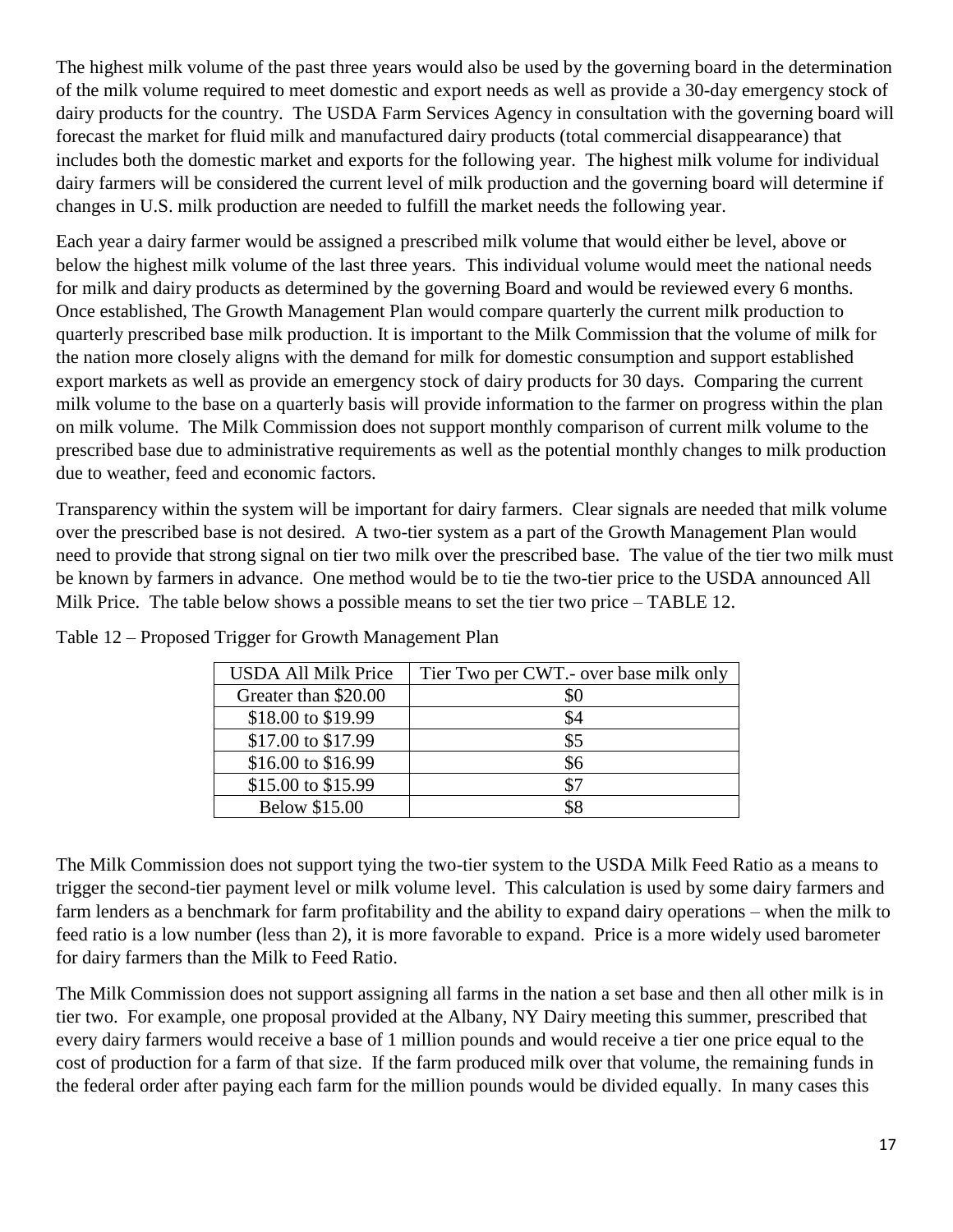second tier payment would not be transparent or predictable for farmers. The Milk Commission does not support this approach.

In the Growth Management Plan, for milk volume above the prescribed base on a quarterly basis, the rate shown in TABLE 12 would be charged to the milk volume depending on the all milk price. The milk volumes would be compared on a quarterly basis and the quarter would be settled 90 days after the quarter ends. If an individual farm is over the prescribed base in the quarter, the rate would be applied to the pounds over and the money would be deducted from individual farmer milk check in the following quarter, equal amounts in each check for the three months. The deducted funds would be collected and pooled for the calendar year at USDA Farm Services Agency. These funds would be returned to individual farms that remained at the prescribed level or below for the calendar year based on actual milk volume. If the individual dairy farm went over the prescribed base for one or more quarters but was able to manage milk volume for the remainder of the year and the yearly volume meets or is less than the prescribed volume, the farmer could take part in the distribution of collected funds.

An Example for an average size Vermont Farm.

An average size Vermont Farm milks 170 cows and produces 3.4 million in pounds of milk. The volume of milk required for 2019 in the growth management plan for this Vermont farm is 3.3 million pounds. This is lower than the farms base milk production.

| Month    | Milk produced | <b>Prescribed Base</b> | <b>Difference</b> |
|----------|---------------|------------------------|-------------------|
| January  | 278,000       | 275,000                | 3,000             |
| February | 270,000       | 275,000                | $-5,000$          |
| March    | 279,000       | 275,000                | 4,000             |
|          | 827,000       | 825,000                | 2,000             |

The farm was over base for the first quarter of 2019 by 2,000 pounds. The average predicted milk price for the quarter is \$16.13 and the rate for tier two milk would be \$6/cwt. The farm would see a deduction in the milk checks for July, August and September of \$40 per month to cover the \$120 owed for tier two milk. These funds would be remitted to USDA Farm Services Agency and pooled nationally.

| Month           | <b>Milk Produced</b> | <b>Prescribed Base</b> | <b>Difference</b> |
|-----------------|----------------------|------------------------|-------------------|
| <b>April</b>    | 277,000              | 275,000                | 2,000             |
| May             | 272,000              | 275,000                | $-3,000$          |
| June            | 271,000              | 275,000                | $-4,000$          |
|                 | 820,000              | 825,000                | $-5,000$          |
| <b>Month</b>    | <b>Milk Produced</b> | <b>Prescribed base</b> | <b>Difference</b> |
| July            | 275,000              | 275,000                | $\Omega$          |
| August          | 274,000              | 275,000                | $-1,000$          |
| September       | 273,000              | 275,000                | $-2.000$          |
|                 | 822,000              | 825,000                | $-3,000$          |
| Month           | <b>Milk Produced</b> | <b>Prescribed Base</b> | <b>Difference</b> |
| October         | 274,000              | 275,000                | $-1,000$          |
| <b>November</b> | 273,000              | 275,000                | $-2,000$          |
| <b>December</b> | 273,000              | 275,000                | $-2,000$          |
|                 | 820,000              | 825,000                | $-5,000$          |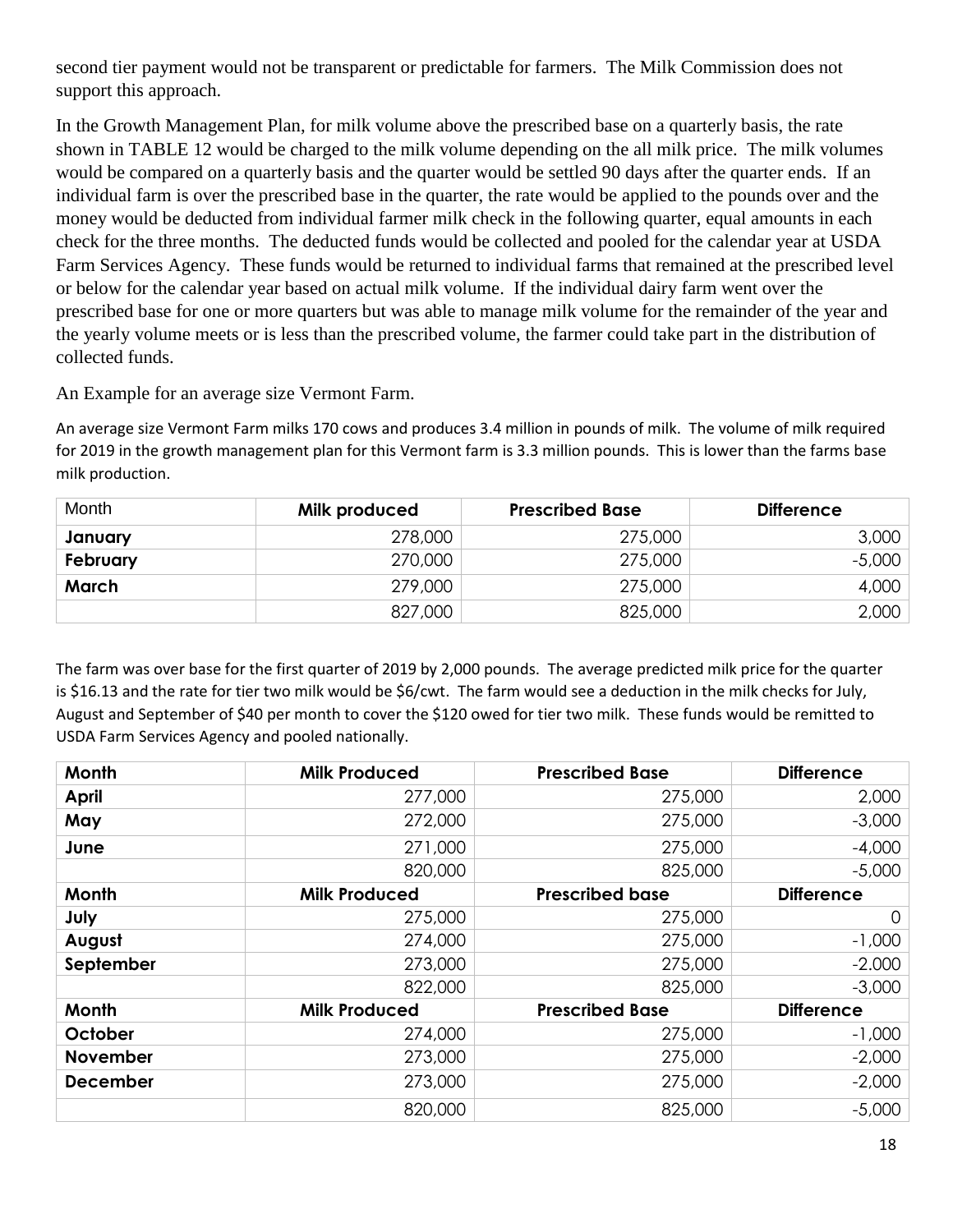The farm is able to manage its milk volume for the remainder of 2019 and the total milk volume is 3,289,000 which is below the prescribed base of 3.3 million pounds. The farm can take part in the redistribution of the collected funds with other producers who either maintained or decreased milk volume at or below the prescribed base, using the actual pounds of milk produced for the calendar year. There is no specific refund for the money paid in for the first quarter when pounds were over the prescribed base.

The Milk Commission does not support the refund of quarterly payments for tier two milk if the farm is within the limits of the prescribed base for the entire year. Dairy farms will need to manage quarterly milk production to the prescribed base but can take part in the distribution of funds for the calendar year. This distribution of funds at year end for farms that maintained or decreased milk production versus prescribed base is not expected to be a one for one match to the funds collected for tier two milk.

The Growth Management Plan should not have barriers for new dairy farmers to begin operations or for a family member to join an existing dairy farm. New dairy farmers should be encouraged to begin operations in all regions of the country due to the average age of dairy farmers continuing to rise. The Milk Commission recommends that new dairy farmers starting standalone businesses should be assessed the flat fee to take part in the program and assigned a milk volume for the first 12 months of the program. The Milk Commission recommends 2 million pounds be assigned to the new farmers for taking part in the program for the first 12 months as the prescribed base. Once the new farm is in the second 12 months of farming, the farm takes part in the program as all other farmers would with actual milk production to compare to the prescribed base.

Dairy farming is a capital-intensive operation and it is difficult for new farmers to begin production on their own. Many choose to join existing family operations. The definition of a family member would need to be determined but, the Milk Commission recommends that when a family member joins an existing dairy operation, 2 million pounds be added to the farm's base milk volume. The addition of milk volume to the marketplace will be taken into account in the next calendar year when the calculation of milk requirements are tabulated.

The Milk Commission determined that 2 million pounds was a fair starting amount of milk for a new dairy farmer based on Vermont information. The majority of startup farms in Vermont are between 50 and 100 cows. The Milk Commission concedes that more information is needed on the average size of new start-up dairy farming operations across the country to determine a more accurate and equitable start-up milk volume for the nation. The ability for new dairy farmers to begin milk production in the nation is extremely important and a set volume assigned as the prescribed base for the first year would be a benefit to new farmers. The Milk Commission would recommend that the USDA Farm Services Agency and the governing Board use all available information to set a prescribed base for new dairy farmers.

Administration of a two-tier system as a part of the Growth Management Plan would need to occur at the national level and the Milk Commission supports USDA Farm Services Agency in that role. Dairy cooperatives, marketing associations and independent milk buyers will also need to play a role in assisting dairy farmers in providing milk pounds for verification as well as making deductions from milk check and remitting funds to USDA to assist with the administration of this plan.

The Growth Management Plan will need to determine how changes in farm ownership will be managed. The Milk Commission supports detailed rules and regulations that provide specifics for multiple farm owners, partnership and corporation type business structures. The Milk Commission recommends that the farmer governing board be involved in the writing of these rules and regulations but that the USDA Farm Services Agency acts to resolve any disputes surrounding the rules and regulations.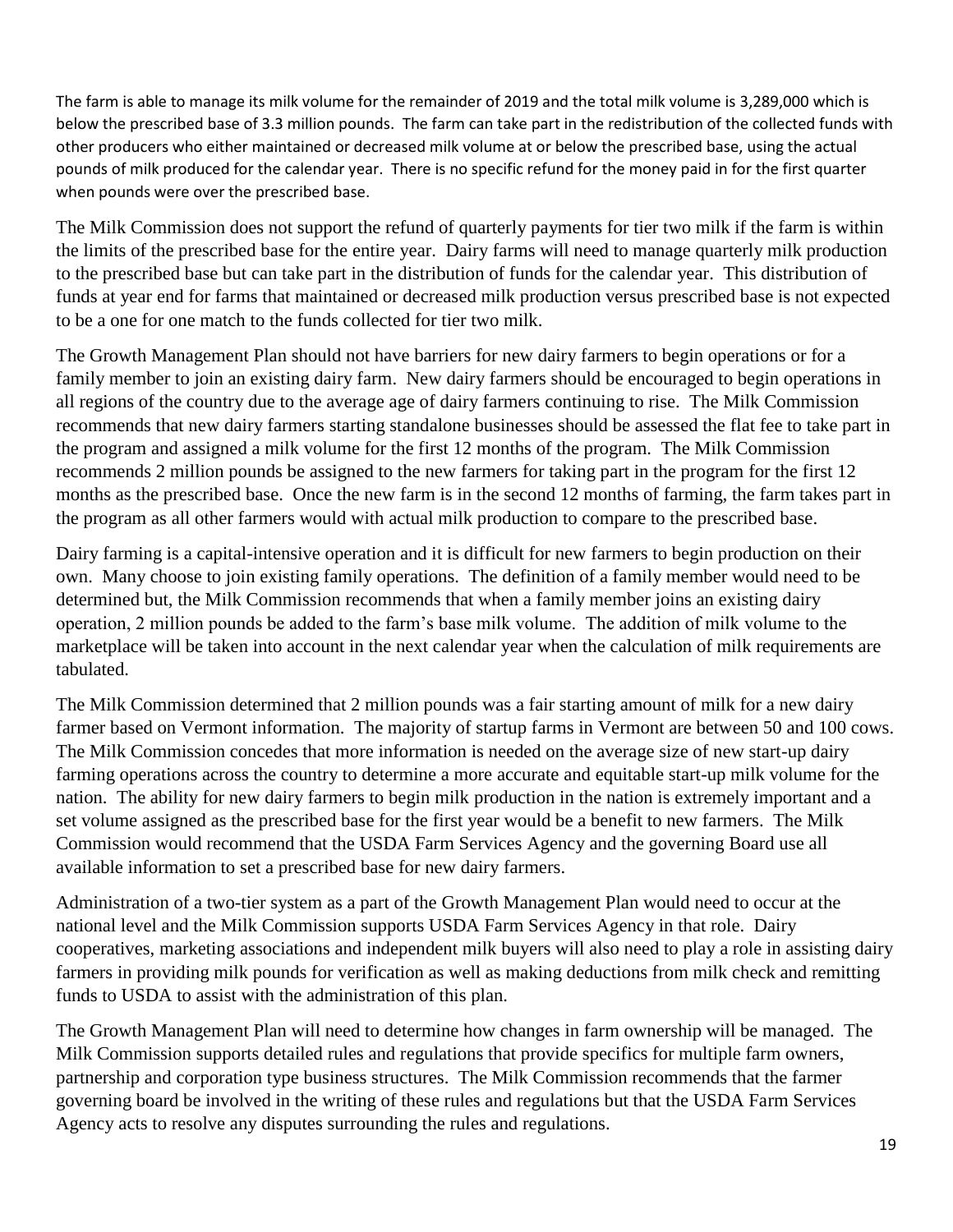The Milk Commission recognizes that realigning milk volume with domestic and export demand as well as providing a 30-day emergency stock of dairy products will be a process that will not be accomplished in the short term but could take one or more years. The realignment of milk volume will stabilize milk price volatility but will not guarantee a specific price level for dairy farmers. While the proposed recommendations are for a mandatory program across the nation for all dairy farmers, each individual dairy farmers will be able to make management decisions on how to meet the prescribed milk volume for the calendar year.

## **Recommendations to the Vermont Legislature**

The situation for the Vermont Dairy Industry is difficult to solve at the State Level. The Vermont Milk Commission has discussed several options for state action and three options are shown below that will assist dairy farmers thorough a show of support for the industry and will increase consumption of real dairy products in our state.

**Truth in Labeling** - The dairy industry believes that Food and Drug Administration (FDA) has the authority to mandate label changes for nut and plant-based beverages to remove the word milk from their labels. The FDA has been taking comments on this issue and has been slow to act. The Milk Commission requests that the Vermont House and Senate Committees of Agriculture write comments to the FDA on the concerns with inaccurate labeling of all products sold in state must meet the standard of identity to carry the label of milk, cheese, butter, ice cream and yogurt. Comments are due to FDA on January 28, 2019.

**All Fat Levels of Milk In Schools and State Feeding Programs** - The Milk Commission's has a recommendation for dairy products for Vermont Schools and all state owned and operated facilities that serve meals. The Milk Commission recommends a full range of dairy products at all fat levels be offered at Vermont Schools and other facilities, such as state prisons, that serve meals. For Vermont Schools, there are reimbursements for milk through the USDA Feeding Programs, but part of the requirements is to provide not more than 1 percent fat milk, plain or flavored. The Milk Commission recommends in addition to 1 percent and skim, that whole milk and 2 percent milk, plain and flavored, be offered at all Vermont Schools and if these products cause a financial issue with USDA reimbursement, that the State of Vermont fund the difference. The Milk Commission also recommends that fluid milk of all fat levels be provided to all facilities that serve meals and that the state of Vermont increase funding to allow for fluid milk to be served. Assistance with this initiative will be needed from the Vermont Department of Education and the New England Dairy Promotion Board.

**Grants for Upgrades and Installation of Energy Efficiency Program -** The Milk Commission would also like to recommend that the Energy Efficiency Utilities (Efficiency Vermont) institute a granting program to assist dairy farmers to upgrade or add an additional bulk tank, milk chillers, plate coolers and heating and cooling systems for barns (heat pumps). Older bulk tanks, being run at capacity, strain the capability of the bulk tank as well as cause operation of the compressor units for cooling at a maximum level. The installation of larger tanks and or a second tank would eliminate the need for the daily pick-up of milk. Moving to every other day pick up would decrease the number of truck trips to individual dairy farms reducing greenhouse gas emissions and greenhouse gas miles. Dairy farms can also save electricity by installing a milk chiller and or upgrading the plate coolers on the farm. Many plate coolers were installed many years ago and upgrades are needed. Milk chillers provide large volume capacity for milk cooling especially when the farm is large enough to load milk directly onto a tractor trailer at milking time. Some farm barns need heating and cooling especially for young animals. Young calves as well as other immature livestock could benefit from the installation of heat pumps for cooling in the summer and warmth in the winter. A granting program for all these upgrades and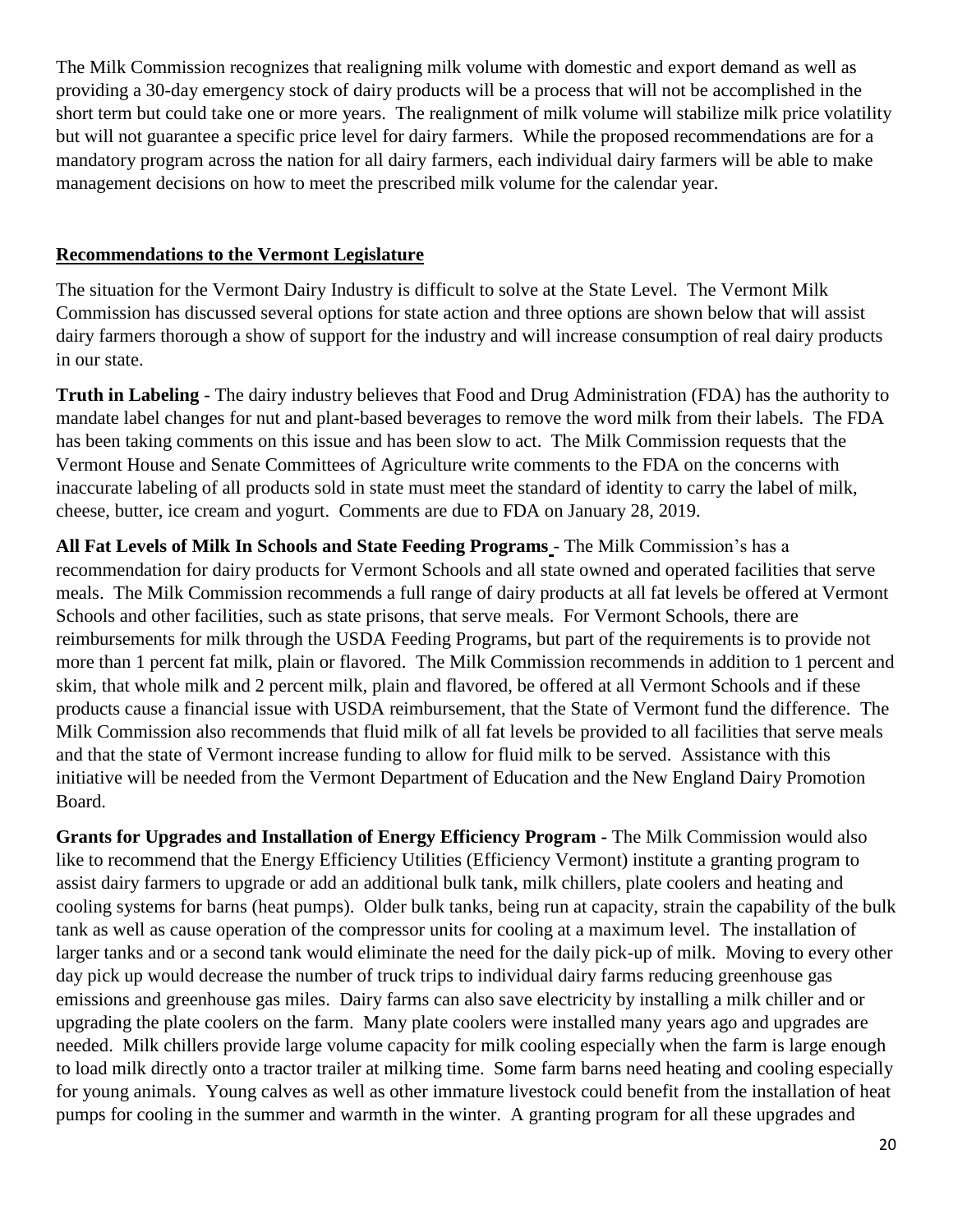installations, paying up to 75% of the costs with a 25% dairy farmer share, which could be in-kind, would be of great benefits to farmers, the electric grid and the environment.

The Milk Commission also recommends the following to the Vermont Legislature:

- Protect the Use Tax Abatement (Current Use) Program by not allowing changes that will increase the farmer cost.
- Carbon Tax the Milk Commission is concerned with the cost to farming if a carbon tax is implemented. Farming can have greenhouse gas and climate change benefits, but the practices associated with mitigating greenhouse gas effects and climate change benefits from farms will take investment by farmers. Do not impact farmers twice by implementing a carbon tax and placing requirements on farmers to implement practices to reduce greenhouse gas emissions or mitigate climate change.
- Don't over regulate the Required Agricultural Practices were implemented in 2016 and are relatively new. All farmers should be allowed to work on adopting and adapting to these practices without continued updates and changes to these regulations. Do not implement regulations that will raise costs to dairy farmers.
- The Legislature should consider providing incentives and assistance for dairy processing facilities to be developed and to upgrade facilities. The investments for dairy processing require significant investment and grant amount may need to be enhanced. The Milk Commission applauds the Working lands Enterprise Board for providing a larger dairy innovation grant opportunity in 2018 with awards occurring in 2019. The Milk Commission recommends that funding levels are further enhanced for the Working Lands Enterprise program for 2019 and 2020 to continue the work in the dairy industry.
- Broadband coverage for the state There is still a lack of reliable broadband coverage throughout the state. Agriculture has ever growing needs for high speed broadband coverage for using the internet to price and market products and inputs as well the use of precision agriculture. The technology exists to use precision agriculture to pinpoint fertilizer and herbicide applications if the broadband capability was available. Rural communities as well as farmers need stronger broadband coverage in the state. The Legislature should continue to provide funding and incentives to expand reliable broadband coverage throughout Vermont.

## **Conclusion**

The Vermont Dairy industry continues to be challenged by low milk prices which are causing farm attrition that impacts our rural communities. The Vermont Legislature requested that a Supply Management Working group be established to provide recommendations to the Vermont Milk Commission on milk volume, price and other activities that the Vermont Legislature could take to support the dairy industry. The Supply Management working group provided broad parameters to the Milk Commission which were used to determine a Growth Management Plan that will be shared with the Federal Congressional Delegation.

The ever-growing supply of milk and dairy products in the United States has become burdensome on milk prices. Individual dairy farmers in Vermont are making difficult choices to continue in dairy farming or to end milking cows. The control of the supply of milk and dairy product inventories is gaining traction across the nation. Over 400 dairy farmers met in Albany, New York this summer to discuss supply management and there are on-going movements in Wisconsin and California on this topic. Several Dairy Cooperatives have but in place their own cooperative specific two -tier pricing programs to manage the supply of milk. These programs pay the federal order price for the first tier of milk and then a substantially lower price for the second tier of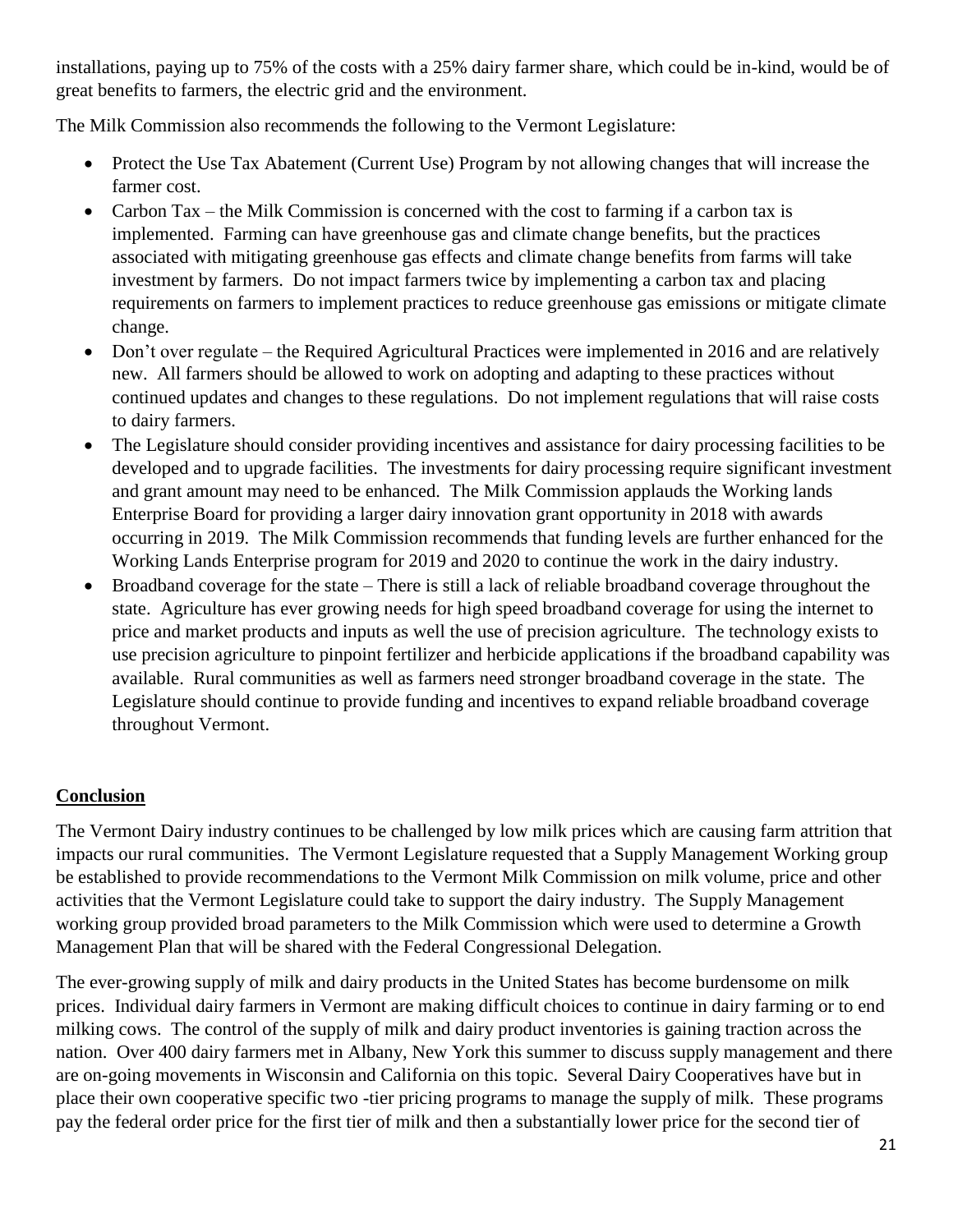milk. In many cases, the second-tier price is the price that dairy cooperative can sell this excess milk, many times to the lowest bidder.

With this upswell in interest in managing the supply of milk and the request of the Vermont Legislature, the Milk Commission provides these recommendations to the Vermont Congressional Delegation understanding that any legislative process will be a series of adjustments and compromises. The Milk Commission hopes that these recommendations can be used as guidance for a national Milk Volume Growth Management plan and Commissions is willing to work closely with the Congressional Delegation once this legislation is introduced.

The Milk Commission also has provided recommendations to the Vermont Legislature for actions that can be taken or to closely monitor legislative proposals to not place any new economic burden on farmers in the state. Providing more choices of fat levels of milk in schools and state facilities that serve meals as well as increasing the types of energy efficiency projects that are eligible for grant funding would be strong signals of support to the dairy industry in Vermont.

The Vermont Milk Commission continues to be very concerned with the status of the dairy industry in the state. While the Milk Commission endorses the equalization of supply and demand of milk to stabilize prices, there are other avenues that the commission will explore with the Vermont Legislature. The loss of population and economic opportunity in Vermont's rural communities is of great concern and stabilizing the price paid to dairy farmers is a step toward greater income and economic development in many of these communities.

## References

- 1. 2016 State Agricultural Overview -Vermont. USDA National Agricultural Statistics Service [https://www.nass.usda.gov/Quick\\_Stats/Ag\\_Overview/stateOverview.php?state=VERMONT](https://www.nass.usda.gov/Quick_Stats/Ag_Overview/stateOverview.php?state=VERMONT)
- 2. 2012 USDA Ag Census -Historical Highlights: 2012 and Earlier Census Years Vermont [https://www.agcensus.usda.gov/Publications/2012/Full\\_Report/Volume\\_1,\\_Chapter\\_1\\_State\\_Level/Vermo](https://www.agcensus.usda.gov/Publications/2012/Full_Report/Volume_1,_Chapter_1_State_Level/Vermont/st50_1_001_001.pdf) [nt/st50\\_1\\_001\\_001.pdf](https://www.agcensus.usda.gov/Publications/2012/Full_Report/Volume_1,_Chapter_1_State_Level/Vermont/st50_1_001_001.pdf)
- 3. Milk Matters the Role of Dairy in Vermont <http://vermontdairy.com/>
- 4. Northeast Marketing Area Federal Milk Market Order 1 <http://www.fmmone.com/>
- 5. E-Mail Bob Parson December 31, 2017
- 6. USDA National Agricultural Statistics Service -Milk Production<https://usda.mannlib.cornell.edu/MannUsda/viewDocumentInfo.do?documentID=1103>
- 7. USDA Economic Research Service- Milk Cost of Production Estimates [https://www.ers.usda.gov/data](https://www.ers.usda.gov/data-products/milk-cost-of-production-estimates/)[products/milk-cost-of-production-estimates/](https://www.ers.usda.gov/data-products/milk-cost-of-production-estimates/)
- 8. NASS Agricultural Prices Dairy cow replacements, Springing Heifers and Heifer Calves <https://usda.library.cornell.edu/concern/publications/c821gj76b?locale=en&page=5#release-items>
- 9. USDA NASS -All Beef Cattle, Calves, Cows, and Steers & Heifers United States [https://www.nass.usda.gov/Charts\\_and\\_Maps/graphics/data/priceca.txt](https://www.nass.usda.gov/Charts_and_Maps/graphics/data/priceca.txt)
- 10. USDA Economic Research Service- Milk Cost of Production Estimates [https://www.ers.usda.gov/data](https://www.ers.usda.gov/data-products/milk-cost-of-production-estimates/)[products/milk-cost-of-production-estimates/](https://www.ers.usda.gov/data-products/milk-cost-of-production-estimates/)
- 11. USDA Economic Research Service- Milk Cost of Production Estimates [https://www.ers.usda.gov/data](https://www.ers.usda.gov/data-products/milk-cost-of-production-estimates/)[products/milk-cost-of-production-estimates/](https://www.ers.usda.gov/data-products/milk-cost-of-production-estimates/)
- 12. Vermont Population Estimates and Census Data Vermont Department of Health [http://www.healthvermont.gov/health-statistics-vital-records/vital-records-population-data/vermont](http://www.healthvermont.gov/health-statistics-vital-records/vital-records-population-data/vermont-population-estimates)[population-estimates](http://www.healthvermont.gov/health-statistics-vital-records/vital-records-population-data/vermont-population-estimates)